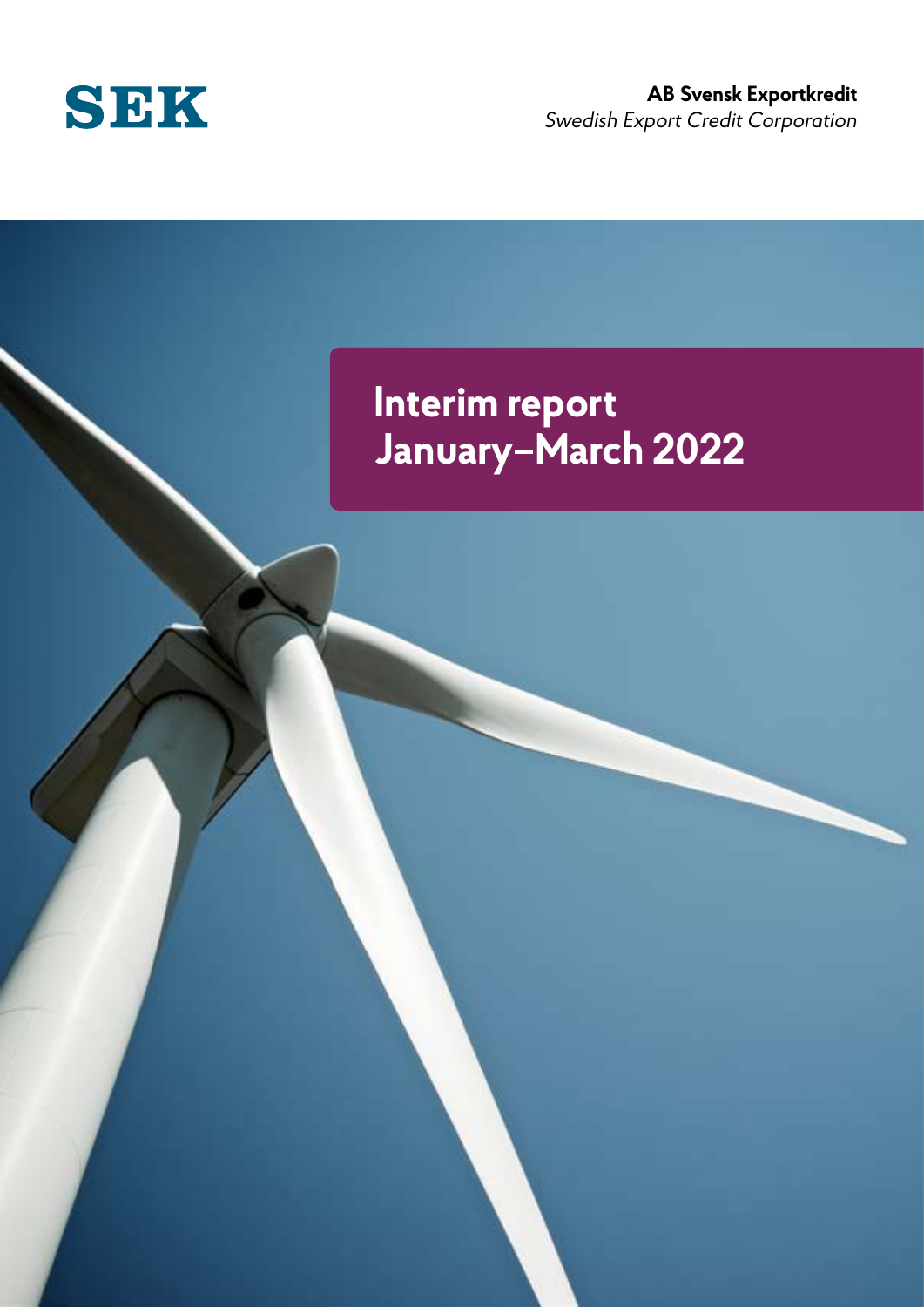# **SEK**

## Summa

#### Net interest income, quarterly



Operating profit, quarterly







#### Total capital ratio, quarterly



### **January-March 2022**

(Compared to the period January-March 2021)

- Net interest income Skr 485 million (3M21: Skr 485 million)
- Operating profit Skr 148 million (3M21: Skr 291 million)
- Net profit Skr 116 million (3M21: Skr 231 million)
- New lending Skr 24.4 billion (3M21: Skr 14.9 billion)
- New green lending<sup>1</sup> Skr 0.9 billion (3M21: -)
- New green borrowing Skr 1.5 billion (3M21: 2.4 billion)
- Basic and diluted earnings per share Skr 29 (3M21: Skr 58)
- After-tax return on equity 2.3 percent (3M21: 4.6 percent)

### **Equity and balances**

(Compared to December 31, 2021)

- Total capital ratio 21.2 percent (year-end 2021: 21.6 percent)
- Total assets Skr 332.8 billion (year-end 2021: Skr 333.6 billion)
- Loans, outstanding and undisbursed Skr 301.8 billion (year-end 2021: Skr 291.1 billion)

1 New key performance indicator, to which there is no comparative historical information.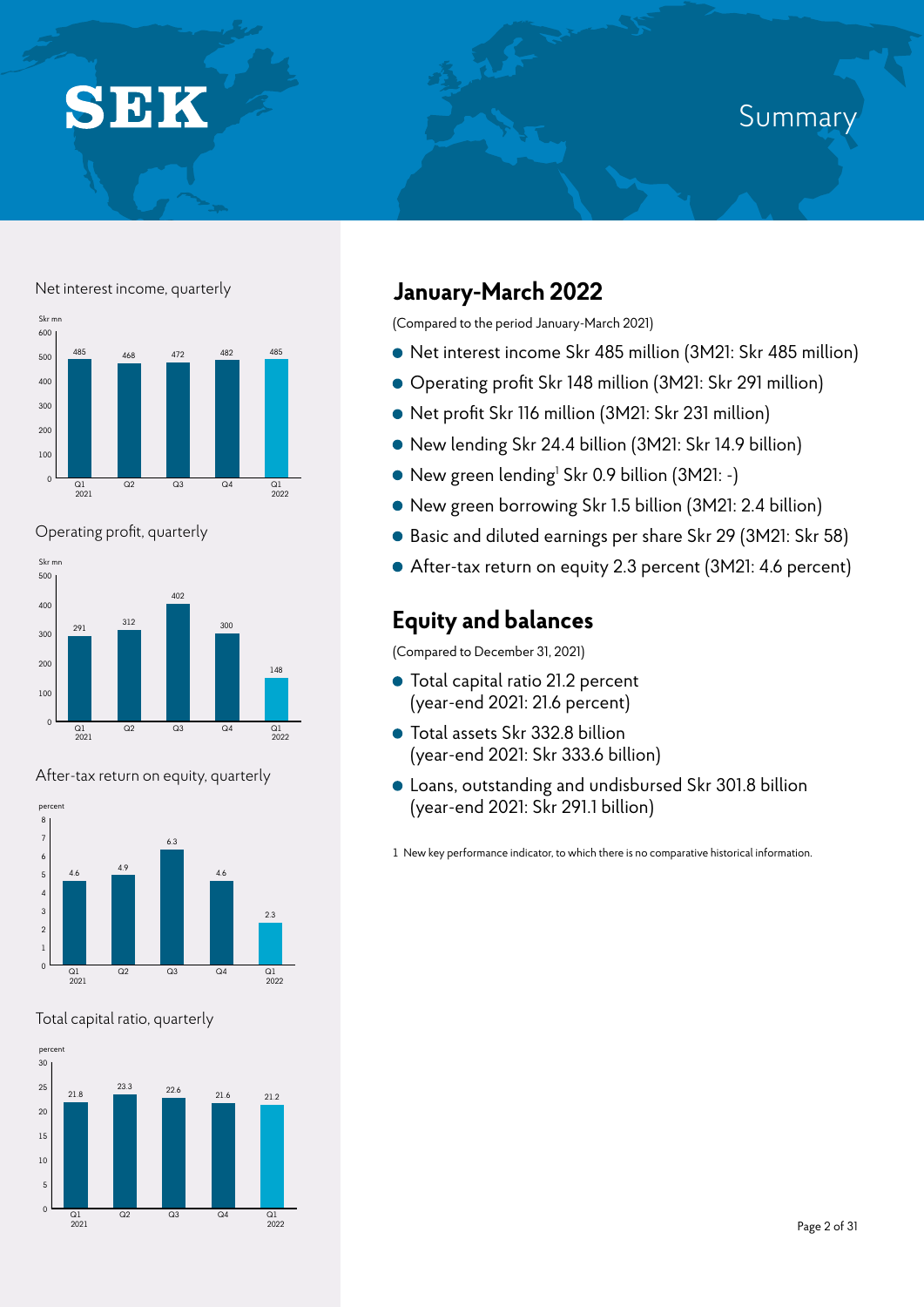

## **High demand for export credits**

Russia's invasion of Ukraine has led to substantial human suffering, streams of refugees and geopolitical concern. The direct economic effect of the invasion on Sweden is limited, but the Swedish export industry is impacted through, for example, higher energy prices, increased inflation, increased freight costs and component shortages. In addition, companies that have operations in Russia will need to record impairments. However, our assessment is that the effect of these developments on SEK is likely to be limited.

The war is expected to have a small direct financial effect on SEK. The company has very low lending volume in Russia and no lending in Ukraine or Belarus. However, these developments may affect the global economy and financial markets and in turn have a more long-term effect on our customers, and as a result, on SEK.

In the first quarter, we reached a high level of new lending of Skr 24.4 billion, which was up substantially compared to the corresponding period last year of Skr 14.9 billion, mainly as a result of high demand for export credits to foreign buyers of Swedish goods. We are very happy that we were able to finance a large maternity clinic at a hospital in Ghana's capital Accra. It will improve the lives of especially women in the region. An important part of our mission is to contribute to a more sustainable world through Swedish exports. Net interest income was strong and amounted to Skr 485 million, with the new risk tax having a negative effect of Skr 27 million. However, net interest income is in line with the year-on-year period.

Operating profit for the period was down significantly year-on-year at Skr 148 million (3M21: Skr 291 million) and net profit amounted to Skr 116 million (3M21: Skr 231 million). The lower net profit is the result of unrealized valuation effects, which have had a negative impact on net results of financial transactions. These effects will decrease during the year.

At SEK's Annual General Meeting in March, Lars Linder-Aronson stepped down as Chairman of the Board of Directors after eleven years. He is replaced by Lennart Jacobsen, who has been a member of SEK's Board of Directors for one year. Three new board members were also elected to the Board of Directors, all with extensive experience from major Swedish banks.



**Magnus Montan Chief Executive Officer**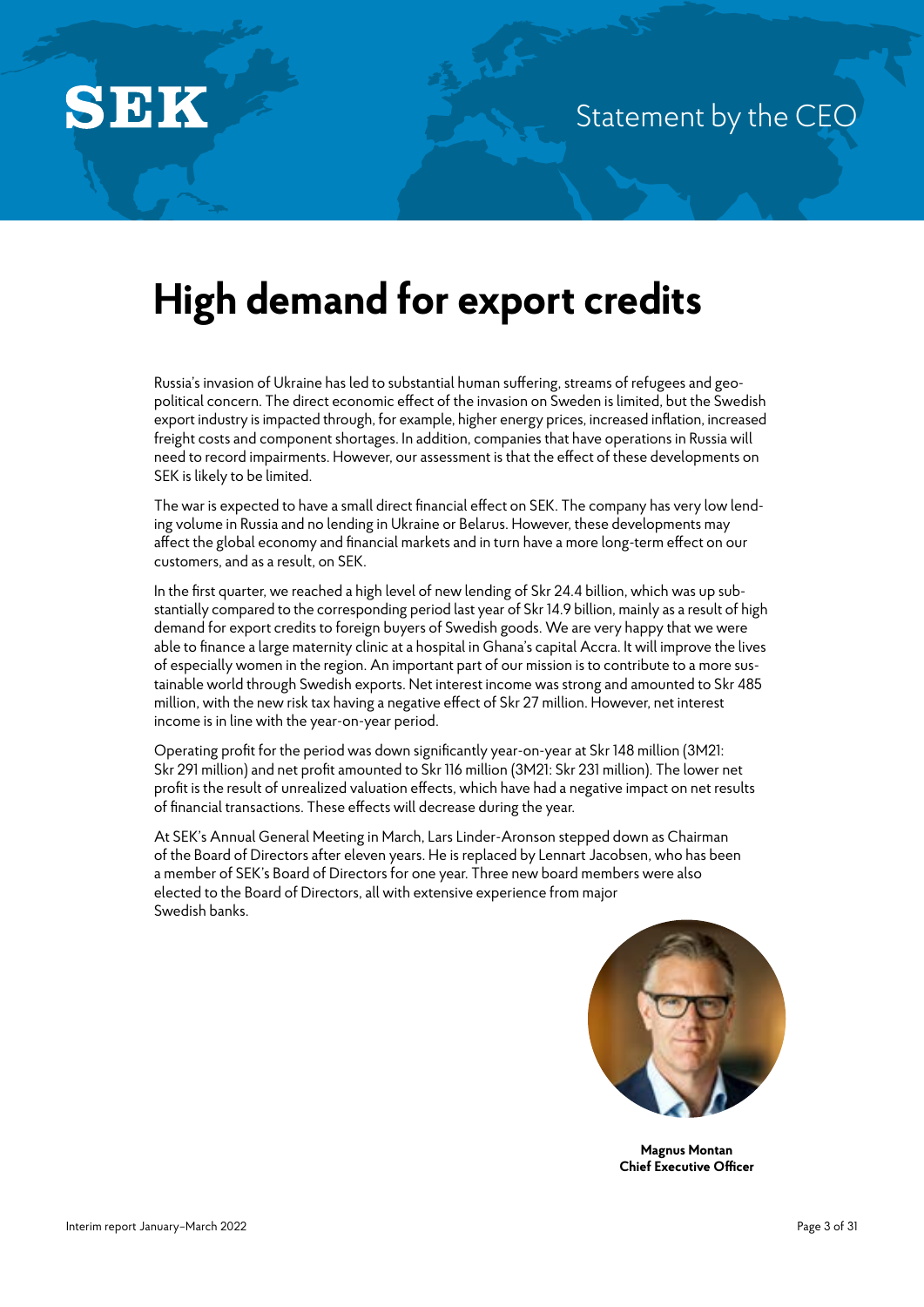SEK

## **Operations**

#### New lending, quarterly



#### SEK's markets for new lending January-March 2022



## **Strong start to the year with high new lending**

New lending for the first quarter amounted to Skr 24.4 billion, which was significantly higher year-on-year. This was also a very high lending volume for the first quarter of the year. New lending was only higher in 2009 (the financial crisis) and 2020 (the start of the COVID-19 pandemic) for the corresponding period.

The high new lending volume was partly due to high demand for working capital and two major export credits to the United States and Africa. The export credit to the United States was the financing of Verizon Communications' procurement of telecom equipment from Ericsson. The second export credit consisted of a financing by SEK, together with the Swedish Export Credit Agency (EKN) and international banks, of a major maternity clinic at a hospital in Ghana's capital Accra. The financing is a result of the investments for Engineering, Procurement and Construction (EPC) transactions conducted by the Swedish government's Team Sweden initiative and which, in this case, led to some 40 Swedish exporters being contracted.

On March 1, SEK opened a new office in Malmö with the aim of increasing regional presence for exporters in the south-west of Sweden.

| <b>SEK's new lending</b>                     |                     |              |              |  |  |  |
|----------------------------------------------|---------------------|--------------|--------------|--|--|--|
| Skr bn                                       | <b>Jan-Mar 2022</b> | Jan-Mar 2021 | Jan-Dec 2021 |  |  |  |
| Lending to Swedish exporters <sup>1</sup>    | 5.3                 | 21           | 25.1         |  |  |  |
| Lending to exporters' customers <sup>2</sup> | 19.1                | 12.8         | 51.9         |  |  |  |
| Total                                        | 24.4                | 14.9         | 77.0         |  |  |  |
| of which green lending <sup>3</sup>          | 4%                  |              | 15%          |  |  |  |
| of which CIRR-loans                          | 10%                 | 17%          | 15%          |  |  |  |

1 Of which Skr 1.2 billion (3M21: Skr 0.3 billion; year-end 2021: Skr 2.6 billion) had not been

disbursed at period end. 2 Of which Skr 1.8 billion (3M21: Skr 4.1 billion; year-end 2021: Skr 18.6 billion) had not been disbursed at period end.

3 New key performance indicator, to which there is no comparative historical information.

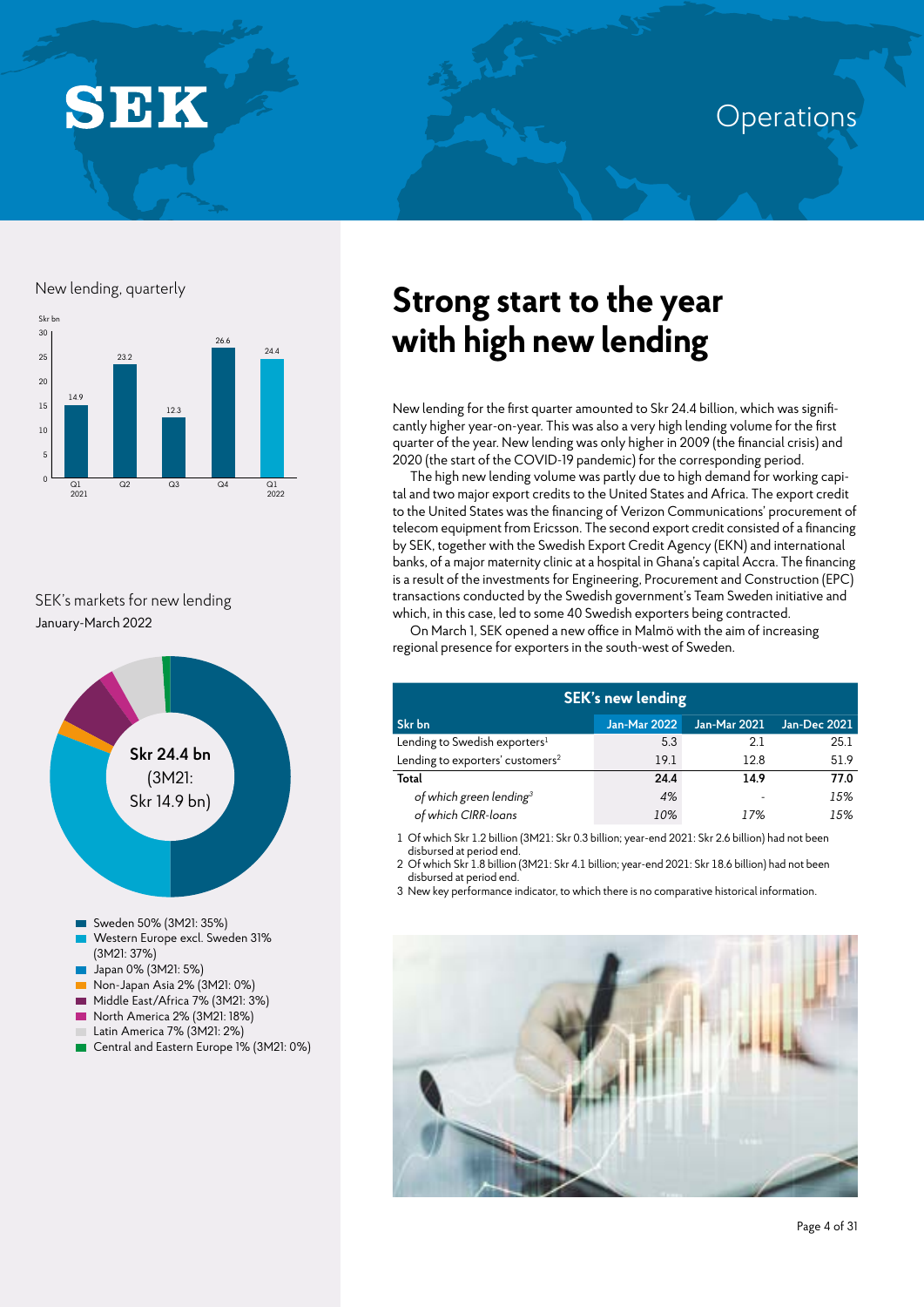**SEK** 

New borrowing, quarterly



SEK's markets for new borrowing Long-term borrowing, January-March 2022



## New borrowing, quarterly **Increased borrowing volumes provide healthy capacity for new lending**

In light of the escalating conflict between Russia and Ukraine, and the subsequent invasion of Ukraine by Russia, SEK increased short-term borrowing in February and gradually built up a major liquidity reserve. The short-term borrowing volume was Skr 21 billion in the first quarter of the year compared to only Skr 1 billion in the year-on-year period. SEK's long-term borrowing, with maturities of at least one year, amounted to Skr 20 billion. The total borrowing volume in the first quarter was higher year-on-year. The company therefore has high liquidity for new lending and is well prepared to meet the future financing needs of the Swedish export industry.

In March, SEK conducted a public offering of a USD 1 billion five-year fixed rate bond. The share of structured new long-term borrowings was 20 percent in the first quarter, which was the same proportion as for the full-year 2021.

During the quarter, the company issued Skr 1.5 billion in green bonds.

| <b>SEK's borrowing</b>                   |                     |                     |              |  |  |  |
|------------------------------------------|---------------------|---------------------|--------------|--|--|--|
| Skr bn                                   | <b>Jan-Mar 2022</b> | <b>Jan-Mar 2021</b> | Jan-Dec 2021 |  |  |  |
| New long-term borrowing                  | 20.1                | 34.2                | 81.1         |  |  |  |
| New short-term borrowing                 | 21.2                | 1.0                 | 6.4          |  |  |  |
| New green borrowing                      | 1.5                 | 24                  | 6.1          |  |  |  |
| Outstanding senior debt                  | 295.8               | 304.7               | 295.0        |  |  |  |
| Repurchase and redemption<br>of own debt | 0.1                 | 0.5                 | 1.5          |  |  |  |

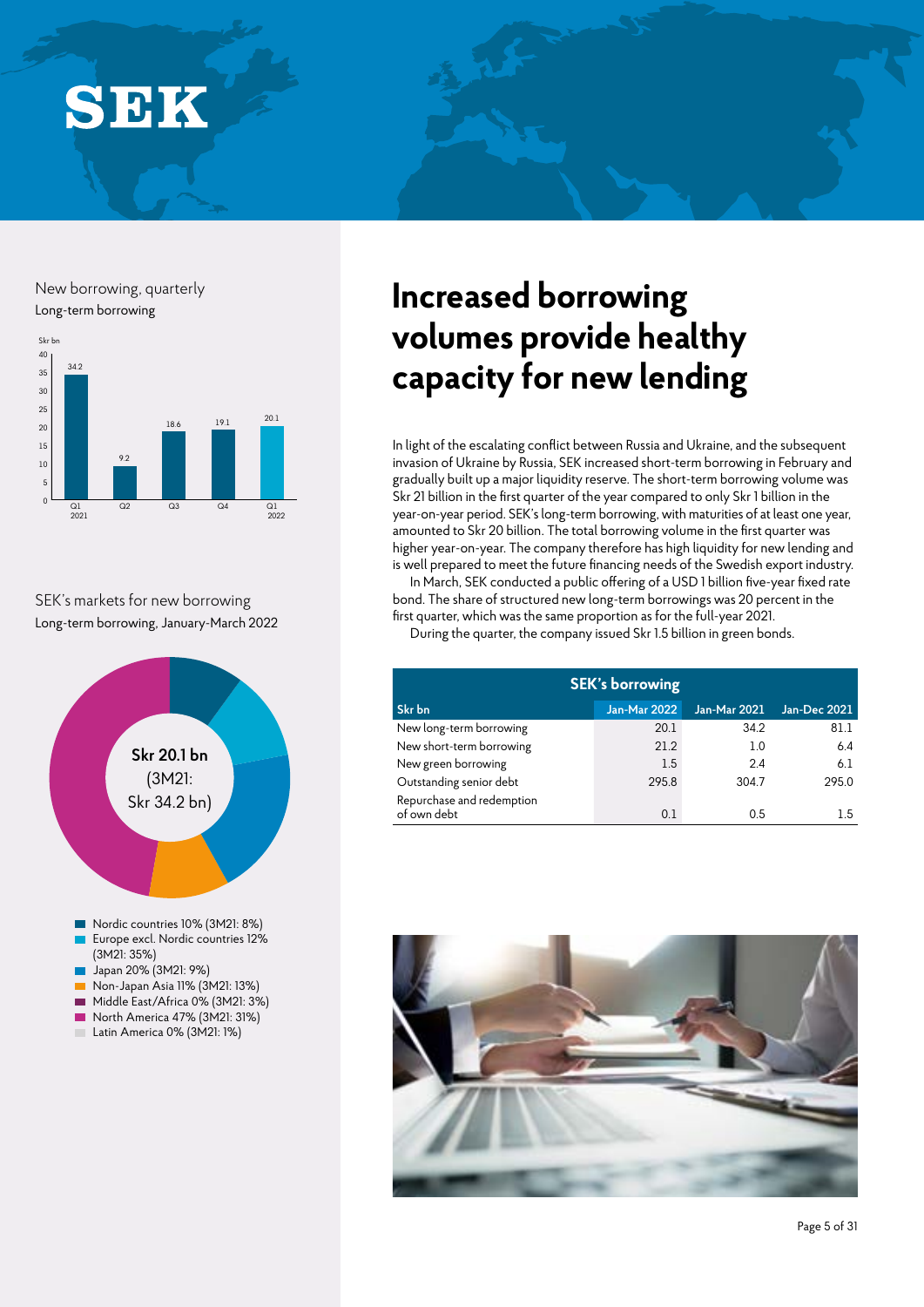

## Comments on the consolidated financial accounts

## **January-March 2022**

Operating profit amounted to Skr 148 million (3M21: Skr 291 million). Net profit amounted to Skr 116 million (3M21: Skr 231 million). The lower net profit compared with the same period in the previous year is explained by unrealized valuation effects which had a negative effect on the net results of financial transactions.

#### **Net interest income**

Net interest income amounted to Skr 485 million (3M21: Skr 485 million), in line with the same period in the previous year. During the quarter, better margins and a weaker Swedish krona contributed to higher interest income. Net interest income was negatively affected by the new risk tax of Skr -27 million.

The table below shows average interest-bearing assets and liabilities.

| Skr bn, average              | Jan-Mar<br>2022 | Jan-Mar<br>2021 | <b>Change</b> |
|------------------------------|-----------------|-----------------|---------------|
| Total lending                | 241.8           | 234.0           | 3%            |
| Liquidity investments        | 67.4            | 678             | $-1\%$        |
| Interest-bearing assets      | 318.5           | 318.1           | 0%            |
| Interest-bearing liabilities | 295.4           | 296.1           | 0%            |

#### **Net results of financial transactions**

Net results of financial transactions amounted to Skr -170 million (3M21: Skr -17 million). The quarter was volatile with large movement in the market. The result is mainly explained by unrealized value changes driven by cross-currency basis spreads, increased credit spreads in the liquidity portfolio and increased long-term interest rates. It is mainly assets and liabilities with shorter maturities that are revalued, which is why the negative result to a great extent will be reversed during the year.

#### **Operating expenses**

Operating expenses amounted to Skr -162 million (3M21: Skr -155 million), an increase of 5 percent compared to the same period in the previous year. The increase in operating expenses is mainly due to increased personnel and depreciation costs. No provision was made for the individual variable remuneration program (3M21: Skr 2 million).

#### **Net credit losses**

Net credit losses amounted to Skr 2 million (3M21: Skr -12 million). Net credit losses were attributable to increased provisions for expected credit losses for exposures in stage 1, offset by decreased provisions for expected credit losses for exposures in stage 2 and stage 3, as well as recovered credit losses.

SEK's IFRS 9 model is based on a business cycle parameter. The business cycle parameter reflects the general risk of default in each probability of default (PD) segment and should reflect the general risk of default in the economy, see Note 4. In light of the negative

trends in economic development, SEK has made an overall adjustment according to management's assessment.

Loss allowances as of March 31, 2022, amounted to Skr -168 million compared to Skr -164 million as of December 31, 2021, of which exposures in stage 3 amounted to Skr -49 million (year-end 2021: Skr -48 million).

The provision ratio amounted to 0.05 percent (year-end 2021: 0.06 percent).

#### **Taxes**

Tax costs amounted to Skr -32 million (3M21: Skr -60 million), and the effective tax rate amounted to 21.6 percent (3M21: 20.6 percent).

#### **Other comprehensive income (OCI)**

Other comprehensive income before tax amounted to Skr 100 million (3M21: Skr 13 million). The outcome is explained by a positive result related to the changes in own credit risk due to increased credit spreads, as well as a positive result related to the revaluation of defined benefit plans that was affected by a higher discount rate.

### **Statement of Financial Position**

#### **Total assets and liquidity investments**

Total assets were in line with the total assets as of the end of 2021.

| Skr bn                | March 31.<br>2022 | December 31.<br>2021 | Change |
|-----------------------|-------------------|----------------------|--------|
| Total assets          | 332.8             | 333.6                | 0%     |
| Liquidity investments | 66.9              | 67.9                 | $-1\%$ |
| Total lending         | 246.5             | 237.2                | 4%     |
| of which green        | 19.3              | 18.0                 | 7%     |
| of which CIRR-loans   | 88.1              | 879                  | 0%     |

SEK's total net exposures, after risk mitigation, amounted to Skr 384.4 billion as of March 31, 2022 (year-end 2021: Skr 372.5 billion). Credit exposures have increased to states, which is mainly due to new lending in the form of a larger export credit that is guaranteed by EKN.

#### **Liabilities and equity**

As of March 31, 2022, the aggregate volume of available funds and shareholders' equity exceeded the aggregate volume of loans outstanding and loans committed at all maturities. SEK considers all of its outstanding commitments to be covered through maturity.

SEK has a credit facility in place with the Swedish National Debt Office of up to Skr 175 billion. The credit facility can be utilized when the Swedish export industry's demand for financing is particularly high.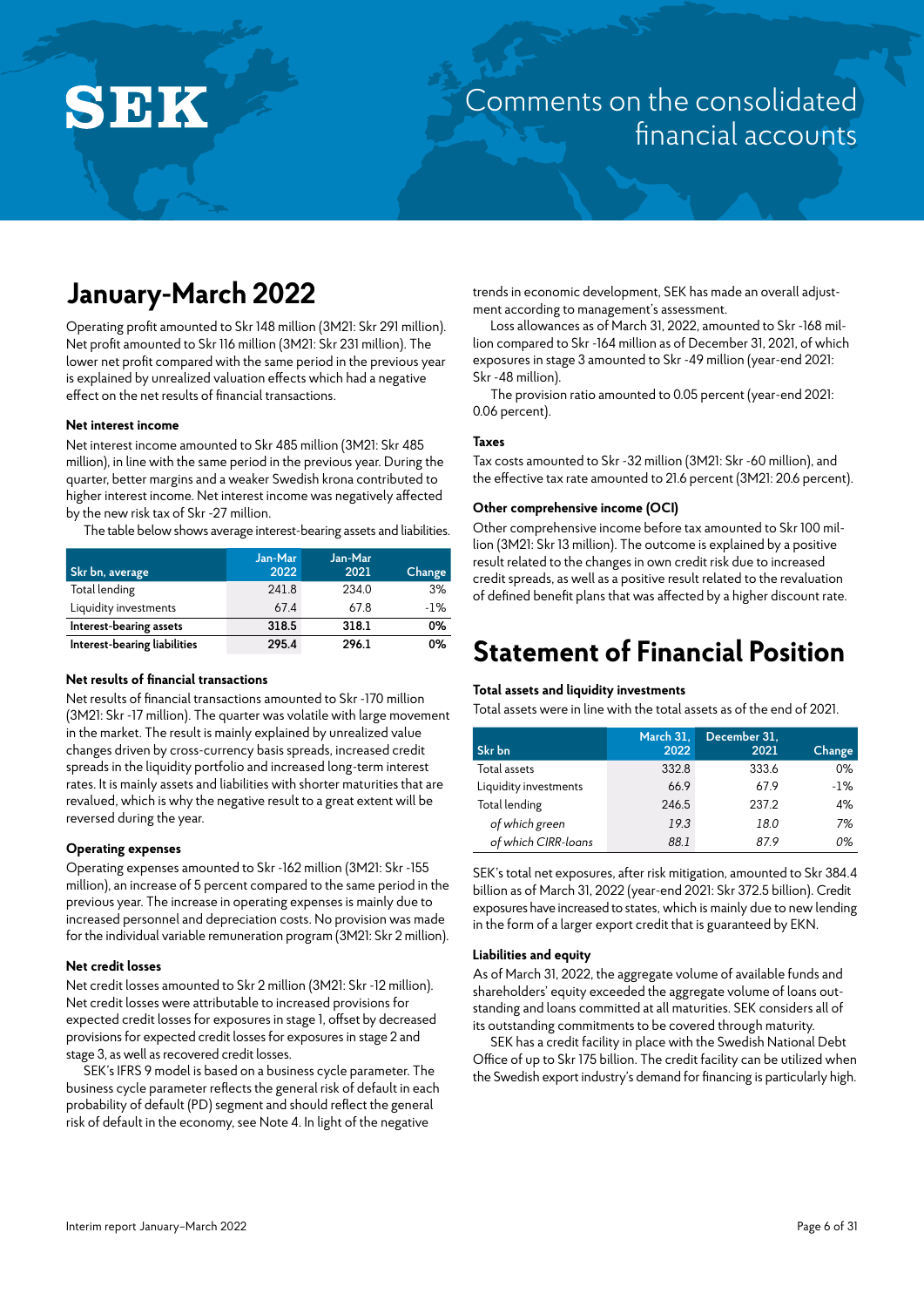# SEK

#### **Capital adequacy**

As of March 31, 2022, SEK's total own funds amounted to Skr 20.0 billion (year-end 2021: Skr 19.9 billion). The total capital ratio was 21.2 percent (year-end 2021: 21.6 percent), representing a margin of 5.5 percentage points above SEK's estimate of Finansinspektionen's (the "Swedish FSA") requirement of 15.7 percent as of March 31, 2022. The corresponding Common Equity Tier 1 capital estimated requirement was 10.6 percent. Given that SEK's own funds are comprised solely of Common Equity Tier 1 capital, this total capital ratio represents a margin of 10.6 percentage points above the requirement. Overall, SEK is strongly capitalized and has healthy liquidity.

| Percent                            | March 31,<br>2022 | December 31.<br>2021 |
|------------------------------------|-------------------|----------------------|
| Common Equity Tier 1 capital ratio | 21.2              | 21.6                 |
| Tier 1 capital ratio               | 21.2              | 21.6                 |
| Total capital ratio                | 21.2              | 21.6                 |
| Leverage ratio                     | 92                | 9.3                  |
| Liquidity coverage ratio (LCR)     | 1,161             | 463                  |
| Net stable funding ratio (NSFR)    | 141               | 139                  |

#### **Rating**

|                   | <b>Skr</b> | Foreign currency |
|-------------------|------------|------------------|
| Moody's           | Aa1/Stable | Aa1/Stable       |
| Standard & Poor's | AA+/Stable | AA+/Stable       |

### **Other events**

At SEK's annual general meeting on March 24, 2022, Lars Linder-Aronson stepped down from his position as Chairman of the Board of Directors of SEK (the "Board") and Lennart Jacobsen was elected as new Chairman of the Board. After five years of service, Hans Larsson stepped down from his position as member of the Board, and three new members were elected: Håkan Berg, Katarina Ljungqvist and Paula da Silva. A resolution was passed at the annual general meeting to adopt the income statement and balance sheet in the Annual and Sustainability Report 2021, and to appropriate distributable funds pursuant to the Board's proposal.

### **Risk factors and the macro environment**

Various risks arise as part of SEK's operations, primarily credit risks, but also market, liquidity, refinancing, operational and sustainability risks. For a more detailed description of these risks, refer to the separate risk report Capital Adequacy and Risk Management Report Pillar 3 2021 and the Risk and Capital Management section in SEK's 2021 Annual and Sustainability Report.

In the fourth quarter of 2021, Sweden's GDP increased 1.1 percent compared with the previous quarter. Exports rose 3.4 percent, with exports both of services and of goods contributing to the increase. GDP for the full-year 2021 increased 4.8 percent compared with the full-year 2020. Unemployment amounted to 7.5 percent at the end of the fourth quarter of 2021. The rate of inflation in February 2022 was 4.5 percent, which represented an increase from January 2022 when the rate of inflation was 3.9 percent. The repo rate remains at 0 percent but the expectation is that the Riksbank (Sweden's Central Bank) will raise the rate in the near future.

The continued rise in inflation with significantly increasing energy prices and continued disruptions in logistics and supply chains dominated the news during the beginning of the first quarter. Despite the majority of the adult population in the western world being vaccinated, local outbreaks of COVID-19 are still occurring, with the subsequent imposition of lockdowns as a result. Following a very strong performance in share prices in 2021, share prices suffered a negative adjustment in the first quarter of 2022.

The latter part of the first quarter was dominated by Russia's invasion of Ukraine. Sweden's volume of foreign trade with Russia is relatively small, which explains the conflict's limited direct effect on Sweden's exports. The humanitarian effect of the conflict on the population in Ukraine is catastrophic. The western world has introduced comprehensive sanctions against Russia and donated military and protective equipment to Ukraine, contributing with direct economic support to Ukraine's armed forces. Global aid to Ukraine, in part through supporting humanitarian organizations, has increased substantially. The long-term effects of Russia's invasion of Ukraine on the global economic markets are expected to be comprehensive and the prevailing geopolitical-security tensions could continue for a long time.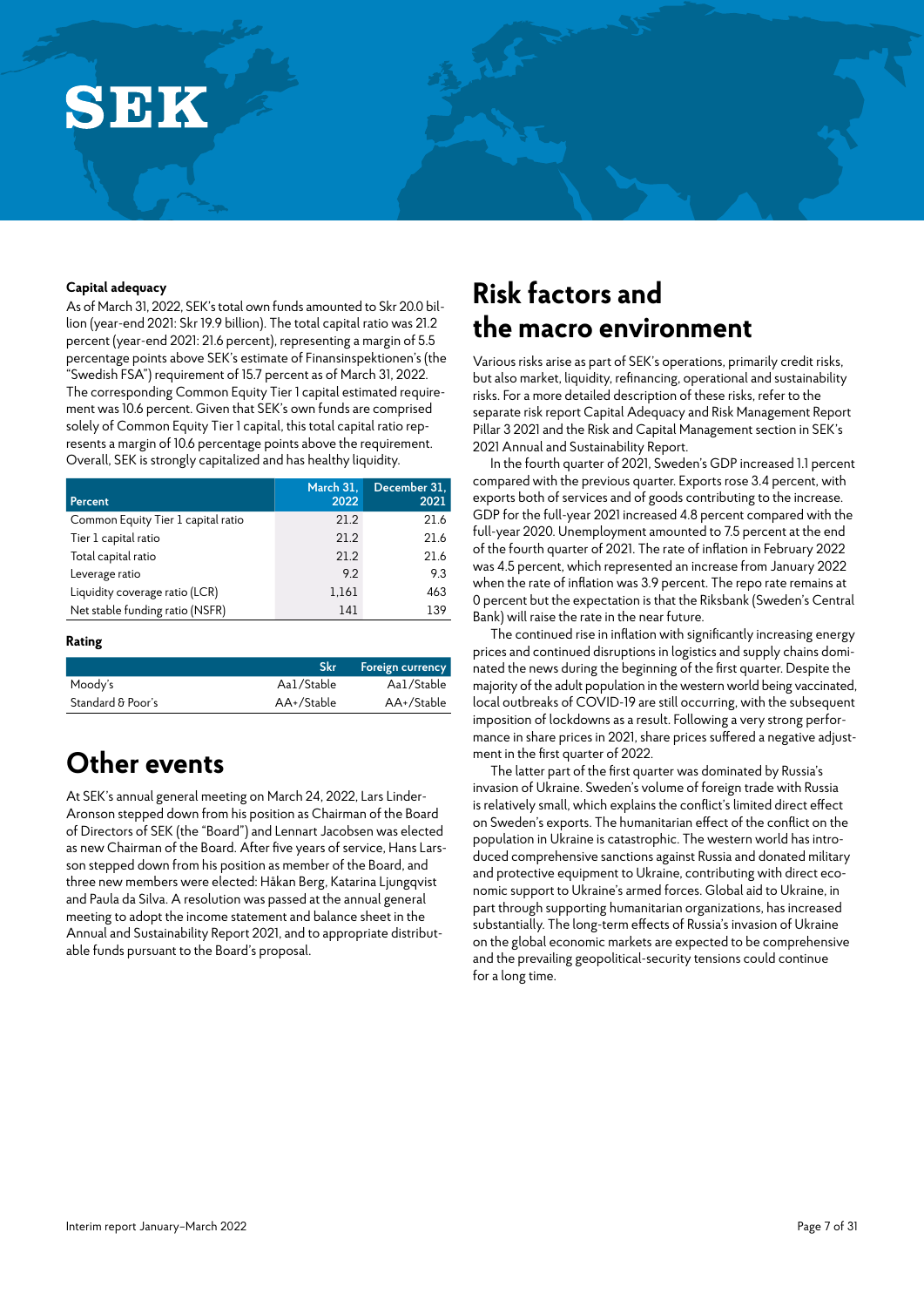

## **Financial targets**

| Profitability target | A return on equity after tax of at least 5 percent.                                                                                                                                                                                                                                                                                                                                                                                                                                                   |
|----------------------|-------------------------------------------------------------------------------------------------------------------------------------------------------------------------------------------------------------------------------------------------------------------------------------------------------------------------------------------------------------------------------------------------------------------------------------------------------------------------------------------------------|
| Dividend policy      | Payment of an ordinary dividend of 20-40 percent of the profit for the year.                                                                                                                                                                                                                                                                                                                                                                                                                          |
| Capital target       | SEK's total capital ratio is to exceed the Swedish FSA's requirement by 2 to 4 percentage points<br>and SEK's Common Equity Tier 1 capital ratio is to exceed the Swedish FSA's requirement by at<br>least 4 percentage points. Currently, the capital targets mean that the total capital ratio should<br>amount to 17.7-19.7 percent and the Common Equity Tier 1 capital ratio should amount to 14.6<br>percent, based on SEK's estimation of the Swedish FSA's requirements as of March 31, 2022. |

## **Key performance indicators**

| Skr mn (if not otherwise indicated)                | Jan-Mar<br>2022 | Oct-Dec<br>2021 | Jan-Mar<br>2021 | Jan-Dec<br>2021 |
|----------------------------------------------------|-----------------|-----------------|-----------------|-----------------|
| New lending                                        | 24,376          | 26,565          | 14,868          | 76,988          |
| of which to Swedish exporters                      | 5,299           | 8,520           | 2.091           | 25,075          |
| of which to exporters' customers                   | 19,077          | 18,045          | 12,777          | 51,913          |
| of which green as a percentage of new lending $1$  | 4%              |                 |                 | 15%             |
| of which CIRR-loans as a percentage of new lending | 10%             | 10%             | 17%             | 15%             |
| Loans, outstanding and undisbursed                 | 301,808         | 291,095         | 290,600         | 291,095         |
| Total lending                                      | 246,459         | 237,224         | 236,235         | 237,224         |
| of which green <sup>1</sup>                        | 7.8%            |                 |                 | 7.5%            |
| of which social <sup>1</sup>                       |                 |                 |                 |                 |
| of which sustainability-linked <sup>1</sup>        | 1.1%            |                 |                 | 0.5%            |
| Customer growth <sup>1</sup>                       | 0.6%            |                 |                 | 10.7%           |
| New long-term borrowings                           | 20,111          | 19,100          | 34,153          | 81,103          |
| New short-term borrowings                          | 21,204          | 3,777           | 1,048           | 6,409           |
| New green borrowings                               | 1,500           |                 | 2,400           | 6,100           |
| Outstanding senior debt                            | 295,753         | 295,000         | 304,682         | 295,000         |
| After-tax return on equity                         | 2.3%            | 4.6%            | 4.6%            | 5.1%            |
| Common Equity Tier 1 capital ratio                 | 21.2%           | 21.6%           | 21.8%           | 21.6%           |
| Tier 1 capital ratio                               | 21.2%           | 21.6%           | 21.8%           | 21.6%           |
| Total capital ratio                                | 21.2%           | 21.6%           | 21.8%           | 21.6%           |
| Leverage ratio <sup>2</sup>                        | 9.2%            | 9.3%            | 5.4%            | 9.3%            |
| Liquidity coverage ratio (LCR)                     | 1,161%          | 463%            | 941%            | 463%            |
| Net stable funding ratio (NSFR)                    | 141%            | 139%            | 138%            | 139%            |
| Risk exposure amount                               | 94,307          | 92,140          | 89,744          | 92,140          |

1 New key performance indicators, to which there is no comparative historical information.

2 In the second quarter of 2021, SEK changed its methodology for calculating the Leverage ratio to comply with new regulatory requirements (CRRII).

Comparative figures have not been recalculated.

*See definitions on page 30.*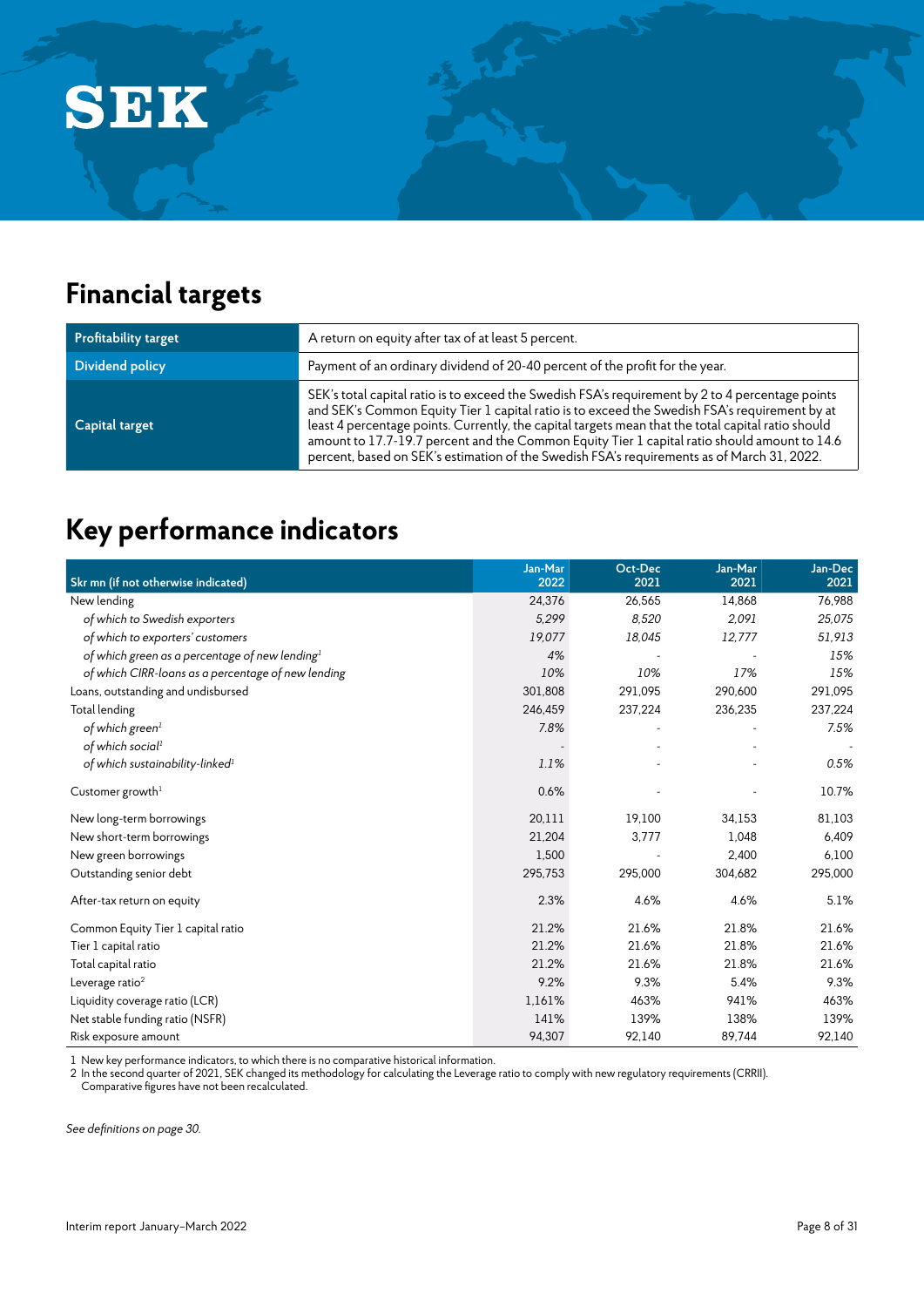## **Condensed Consolidated Statement of Comprehensive Income**

| Skr mn<br><b>Note</b>                                 | Jan-Mar<br>2022 | Oct-Dec<br>2021 | Jan-Mar<br>2021 | Jan-Dec<br>2021 |
|-------------------------------------------------------|-----------------|-----------------|-----------------|-----------------|
| Interest income                                       | 685             | 703             | 660             | 2,719           |
| Interest expenses                                     | $-200$          | $-221$          | $-175$          | $-812$          |
| $\overline{2}$<br>Net interest income                 | 485             | 482             | 485             | 1,907           |
|                                                       |                 |                 |                 |                 |
| Net fee and commission expense                        | $-7$            | -6              | $-10$           | $-29$           |
| Net results of financial transactions<br>3            | $-170$          | 41              | $-17$           | 56              |
| Other operating income                                |                 | $\mathbf 0$     |                 | $\mathbf 0$     |
| Total operating income                                | 308             | 517             | 458             | 1,934           |
|                                                       |                 |                 |                 |                 |
| Personnel expenses                                    | $-92$           | -96             | $-89$           | $-359$          |
| Other administrative expenses                         | $-56$           | -66             | $-55$           | $-231$          |
| Depreciation and impairment of non-financial assets   | $-14$           | -46             | $-11$           | $-80$           |
| Total operating expenses                              | $-162$          | $-208$          | $-155$          | $-670$          |
| Operating profit before credit losses                 | 146             | 309             | 303             | 1,264           |
| Net credit losses<br>4                                | $\overline{2}$  | $-9$            | $-12$           | 41              |
| Operating profit                                      | 148             | 300             | 291             | 1,305           |
| Tax expenses                                          | $-32$           | $-64$           | $-60$           | $-271$          |
| Net profit <sup>1</sup>                               | 116             | 236             | 231             | 1,034           |
| Other comprehensive income related to:                |                 |                 |                 |                 |
| Items not to be reclassified to profit or loss        |                 |                 |                 |                 |
| Own credit risk                                       | 70              | 7               | -18             | $-24$           |
| Revaluation of defined benefit plans                  | 30              | $-17$           | 31              | 24              |
| Tax on items not to be reclassified to profit or loss | $-21$           | 2               | $-3$            | $\pmb{0}$       |
| Net items not to be reclassified to profit or loss    | 79              | -8              | 10              | 0               |
| Total other comprehensive income                      | 79              | -8              | 10              | 0               |
| Total comprehensive income $^1$                       | 195             | 228             | 241             | 1,034           |
| Skr                                                   |                 |                 |                 |                 |
| Basic and diluted earnings per share <sup>2</sup>     | 29              | 59              | 58              | 259             |

1 The entire profit is attributable to the shareholder of the Parent Company.

2 Net profit divided by average number of shares, which amounts to 3,990,000 for each period.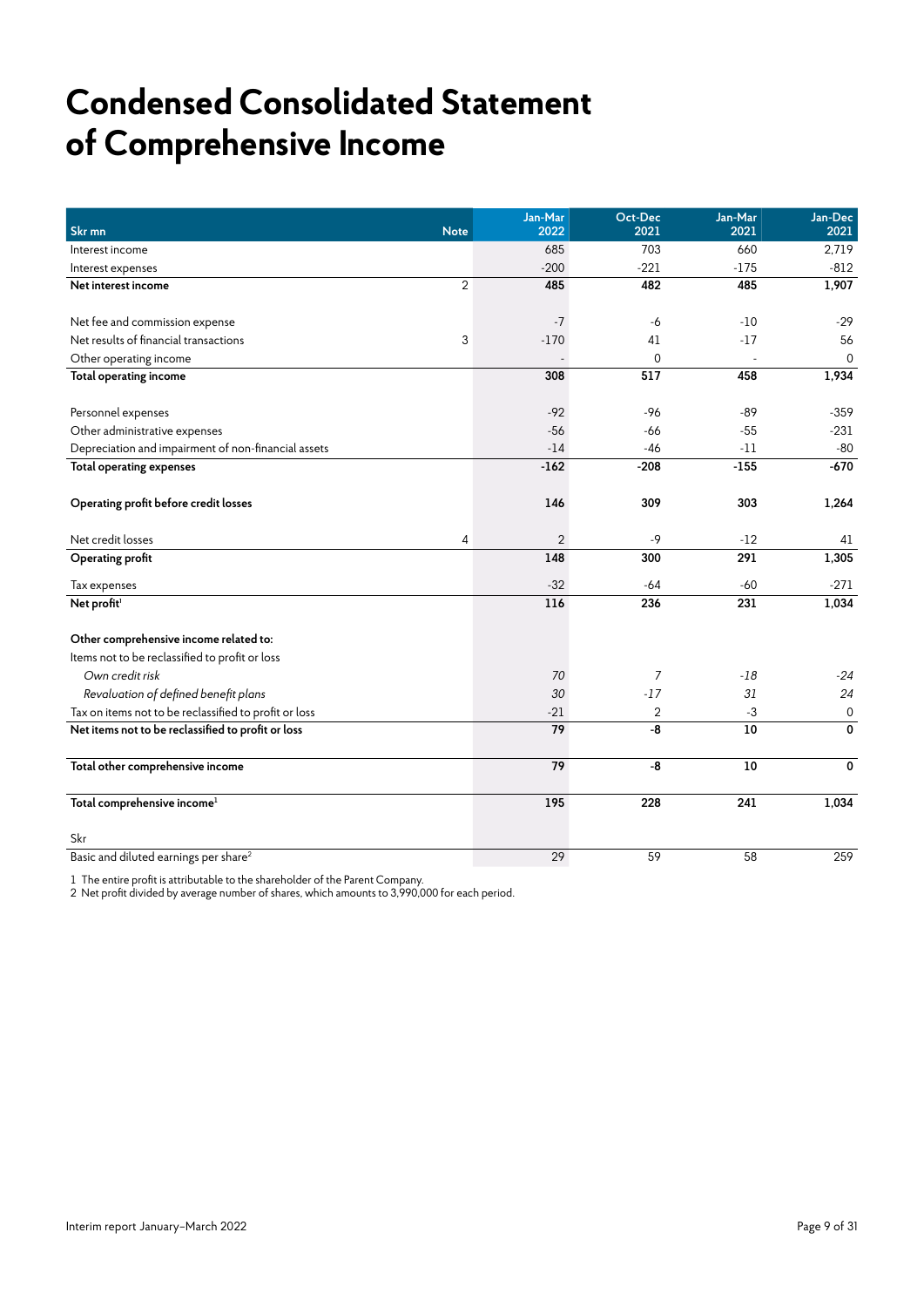## **Consolidated Statement of Financial Position**

| Skr mn                                           | <b>Note</b> | March 31,<br>2022 | December 31,<br>2021 |
|--------------------------------------------------|-------------|-------------------|----------------------|
| Assets                                           |             |                   |                      |
| Cash and cash equivalents                        | 5           | 7,475             | 11,128               |
| Treasuries/government bonds                      | 5           | 10,706            | 10,872               |
| Other interest-bearing securities except loans   | 5           | 48,684            | 45,881               |
| Loans in the form of interest-bearing securities | 4, 5        | 44,755            | 46,578               |
| Loans to credit institutions                     | 4,5         | 17,898            | 20,775               |
| Loans to the public                              | 4, 5        | 192,038           | 180,288              |
| Derivatives                                      | 5, 6        | 7,463             | 8,419                |
| Tangible and intangible assets                   |             | 340               | 331                  |
| Deferred tax asset                               |             | $\Lambda$         | 11                   |
| Other assets                                     |             | 1,165             | 7,451                |
| Prepaid expenses and accrued revenues            |             | 2,225             | 1,913                |
| <b>Total assets</b>                              |             | 332,753           | 333,647              |
|                                                  |             |                   |                      |
| Liabilities and equity                           |             |                   |                      |
| Borrowing from credit institutions               | 5           | 2,683             | 5,230                |
| Borrowing from the public                        | 5           |                   | 10,000               |
| Debt securities issued                           | 5           | 293,070           | 279,770              |
| Derivatives                                      | 5, 6        | 12,237            | 14,729               |
| Other liabilities                                |             | 2,045             | 1,167                |
| Accrued expenses and prepaid revenues            |             | 2,095             | 1,875                |
| Provisions                                       |             | 34                | 68                   |
| <b>Total liabilities</b>                         |             | 312,164           | 312,839              |
|                                                  |             |                   |                      |
| Share capital                                    |             | 3,990             | 3,990                |
| Reserves                                         |             | $-50$             | $-129$               |
| Retained earnings                                |             | 16,649            | 16,947               |
| Total equity                                     |             | 20,589            | 20,808               |
| Total liabilities and equity                     |             | 332.753           | 333.647              |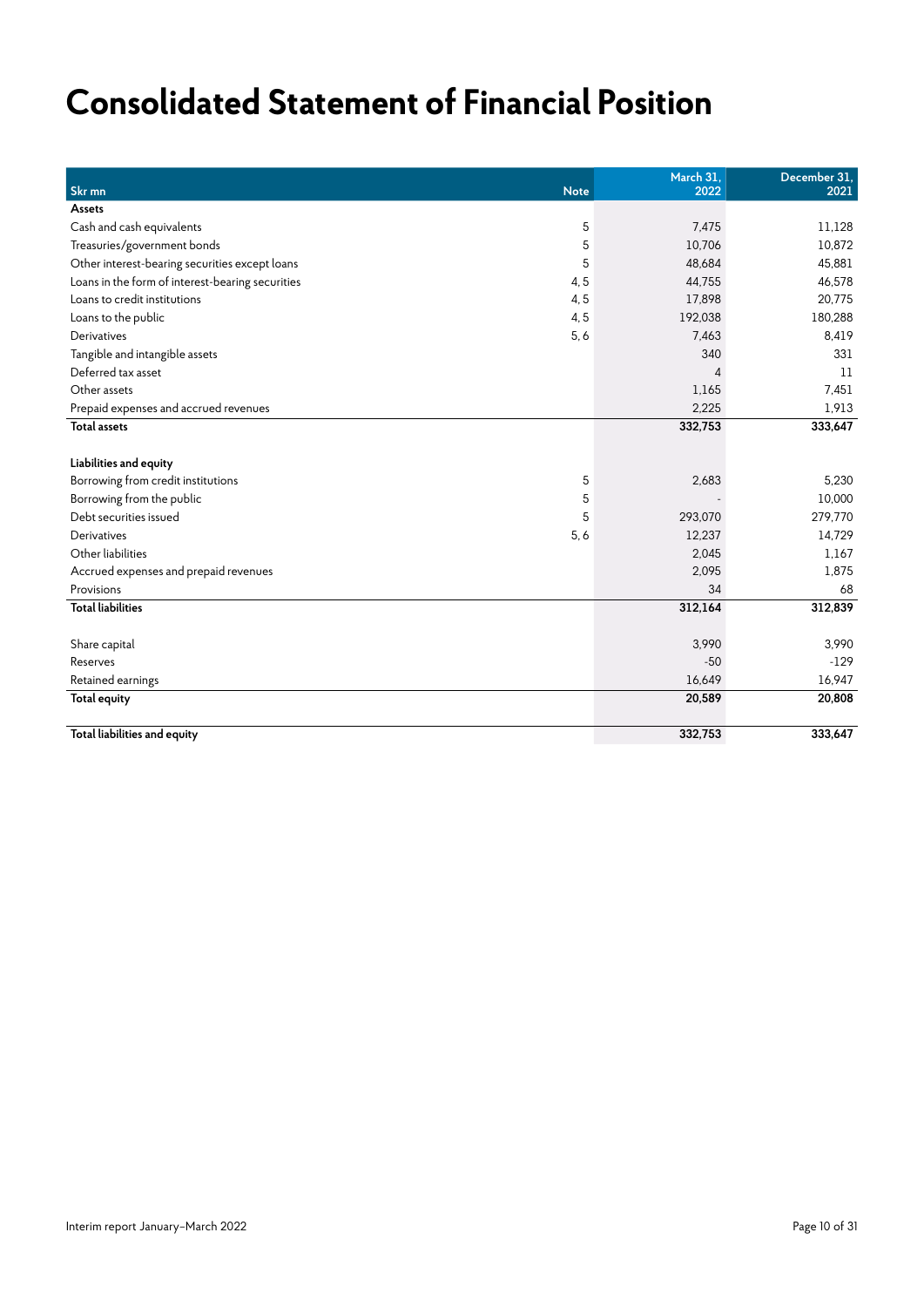## **Condensed Consolidated Statement of Changes in Equity**

|                                                          |               | <b>Reserves</b> |             |                |                 |
|----------------------------------------------------------|---------------|-----------------|-------------|----------------|-----------------|
|                                                          |               |                 | Own         | <b>Defined</b> | <b>Retained</b> |
| Skr mn                                                   | <b>Equity</b> | Share capital   | credit risk | benefit plans  | earnings        |
| Opening balance of equity January 1, 2021                | 20,064        | 3,990           | -84         | -45            | 16,203          |
| Net profit Jan-Mar 2021                                  | 231           |                 |             |                | 231             |
| Other comprehensive income Jan-Mar 2021                  | 10            |                 | $-14$       | 24             |                 |
| Total comprehensive income Jan-Mar 2021                  | 241           |                 | $-14$       | 24             | 231             |
| Dividend                                                 | $-290$        |                 |             |                | $-290$          |
| Closing balance of equity March 31, 2021 <sup>1</sup>    | 20,015        | 3,990           | $-98$       | $-21$          | 16,144          |
|                                                          |               |                 |             |                |                 |
| Opening balance of equity January 1, 2021                | 20,064        | 3,990           | -84         | $-45$          | 16,203          |
| Net profit Jan-Dec 2021                                  | 1,034         |                 |             |                | 1,034           |
| Other comprehensive income Jan-Dec 2021                  | 0             |                 | $-18$       | 18             |                 |
| Total comprehensive income Jan-Dec 2021                  | 1,034         |                 | $-18$       | 18             | 1,034           |
| Dividend                                                 | $-290$        |                 |             |                | $-290$          |
| Closing balance of equity December 31, 2021 <sup>1</sup> | 20,808        | 3,990           | $-102$      | $-27$          | 16,947          |
|                                                          |               |                 |             |                |                 |
| Opening balance of equity January 1, 2022                | 20,808        | 3,990           | $-102$      | $-27$          | 16,947          |
| Net profit Jan-Mar 2022                                  | 116           |                 |             |                | 116             |
| Other comprehensive income Jan-Mar 2022                  | 79            |                 | 55          | 24             |                 |
| Total comprehensive income Jan-Mar 2022                  | 195           |                 | 55          | 24             | 116             |
| Dividend                                                 | $-414$        |                 |             |                | $-414$          |
| Closing balance of equity March 31, 2022 <sup>1</sup>    | 20,589        | 3,990           | $-47$       | $-3$           | 16,649          |

1 The entire equity is attributable to the shareholder of the Parent Company.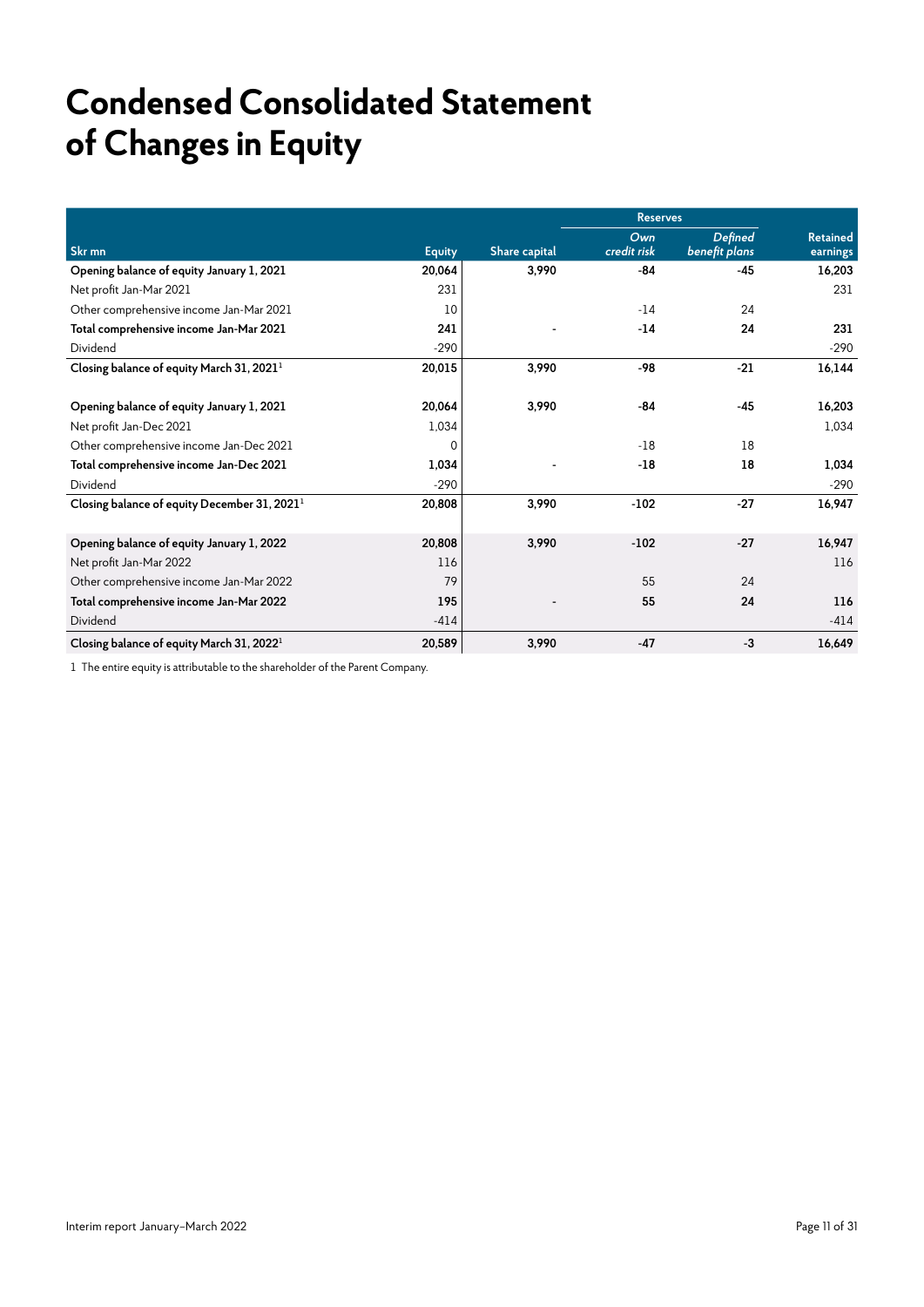## **Condensed Statement of Cash Flows in the Consolidated Group**

|                                                             | Jan-Mar  | Jan-Mar  | Jan-Dec   |
|-------------------------------------------------------------|----------|----------|-----------|
| Skr mn                                                      | 2022     | 2021     | 2021      |
| <b>Operating activities</b>                                 |          |          |           |
| Operating profit                                            | 148      | 291      | 1,305     |
| Adjustments for non-cash items in operating profit          | $-274$   | 92       | 69        |
| Income tax paid                                             | $-69$    | $-152$   | $-263$    |
| Changes in assets and liabilities from operating activities | $-4,611$ | 8,939    | 19,464    |
| Cash flow from operating activities                         | $-4,806$ | 9,170    | 20,575    |
| <b>Investing activities</b>                                 |          |          |           |
| Capital expenditures                                        | $-19$    | $-13$    | $-242$    |
| Cash flow from investing activities                         | $-19$    | $-13$    | $-242$    |
| <b>Financing activities</b>                                 |          |          |           |
| Change in senior debt                                       | $-1,529$ | 3.527    | $-10,958$ |
| Derivatives, net                                            | 2,431    | $-2,060$ | $-1,523$  |
| Dividend paid                                               |          |          | $-290$    |
| Payment of lease liability                                  | $-4$     | $-7$     | $-24$     |
| Cash flow from financing activities                         | 898      | 1,460    | $-12,795$ |
| Cash flow for the period                                    | $-3,927$ | 10,617   | 7,538     |
| Cash and cash equivalents at beginning of the period        | 11,128   | 3,362    | 3,362     |
| Cash flow for the period                                    | $-3,927$ | 10.617   | 7,538     |
| Exchange-rate differences on cash and cash equivalents      | 274      | 192      | 228       |
| Cash and cash equivalents at end of the period $1$          | 7,475    | 14,171   | 11,128    |

1 Cash and cash equivalents include, in this context, cash at banks that can be immediately converted into cash and short-term deposits for which the time to maturity does not exceed three months from trade date.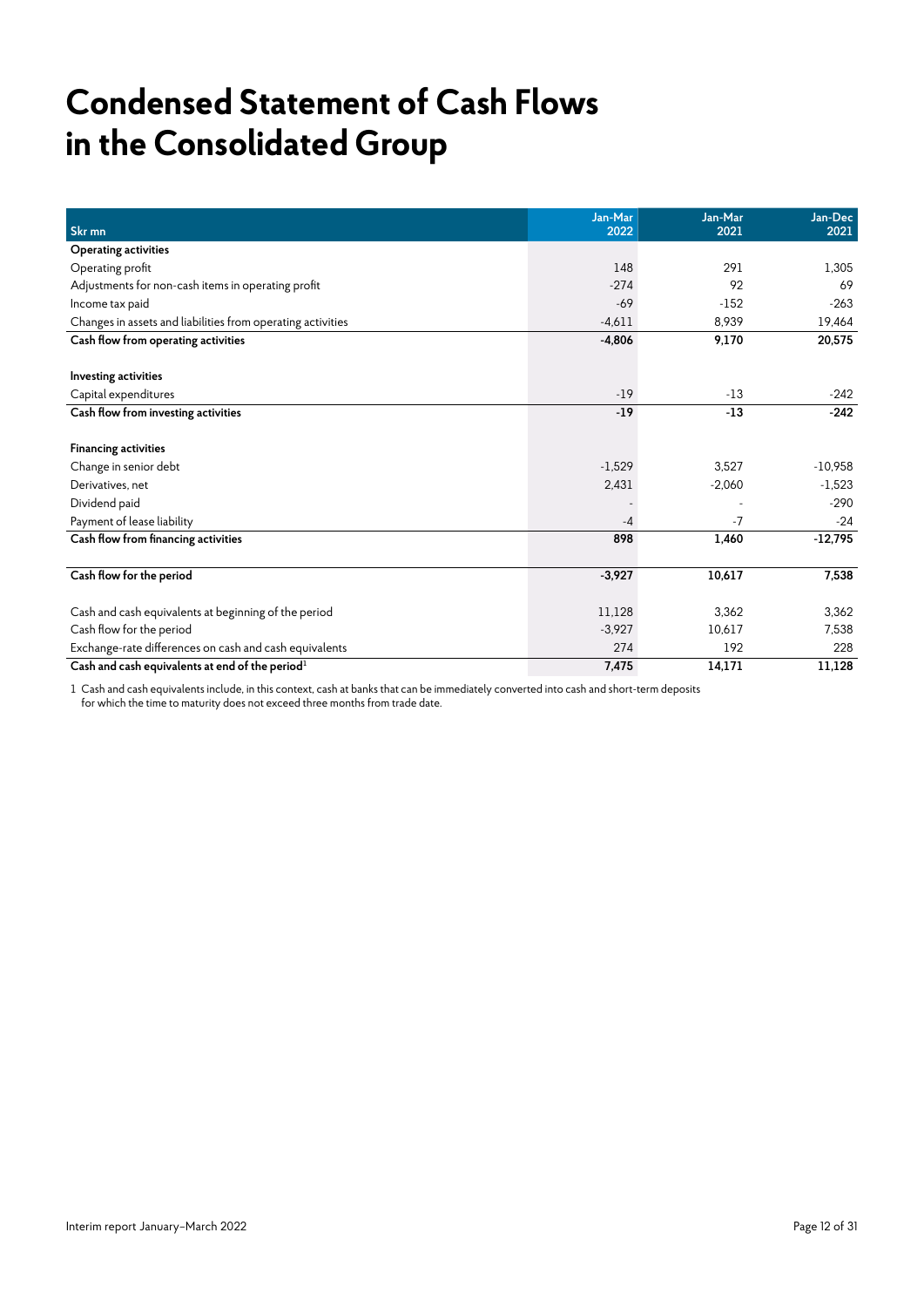## **Notes**

- Note 1. Accounting policies
- Note 2. Net interest income
- Note 3. Net results of financial transactions
- Note 4. Impairments
- Note 5. Financial assets and liabilities at fair value
- Note 6. Derivatives
- Note 7. CIRR-system
- Note 8. Pledged assets and contingent liabilities
- Note 9. Capital adequacy
- Note 10. Exposures
- Note 11. Reference interest rate reform
- Note 12. Transactions with related parties
- Note 13. Events after the reporting period

References to "SEK" or the "Parent Company" are to AB Svensk Exportkredit. References to "Consolidated Group" are to SEK and its consolidated subsidiary. All amounts are in Skr million, unless otherwise indicated. All figures relate to the Consolidated Group, unless otherwise indicated.

### **Note 1. Accounting policies**

This condensed interim report is presented in accordance with International Accounting Standard (IAS) 34, Interim Financial Reporting. The Consolidated Group's consolidated accounts have been prepared in accordance with the International Financial Reporting Standards (IFRS) as issued by the International Accounting Standards Board (IASB), together with the interpretations from IFRS Interpretations Committee (IFRS IC). The IFRS standards applied by SEK are all endorsed by the European Union (EU). The accounting also follows the additional standards imposed by the Annual Accounts Act for Credit Institutions and Securities Companies (1995:1559) (ÅRKL) and the regulation and general guidelines issued by Finansinspektionen (the Swedish FSA), "Annual Reports in Credit Institutions and Securities Companies" (FFFS 2008:25). In addition to this, the supplementary accounting rules for groups (RFR 1) issued by the Swedish Financial Reporting Board have been applied. SEK also follows the state's principles for external reporting in accordance with its State Ownership Policy and principles for state-owned enterprises.

This condensed interim report of Aktiebolaget Svensk Exportkredit (publ) (Swedish Export Credit Corporation) (the "Parent Company") has been prepared in accordance with the ÅRKL, and the RFR 2 recommendation, "Accounting for Legal Entities," issued by the Swedish Financial Reporting Board, as well as the accounting regulations of the Swedish FSA (FFFS 2008:25), which means that within

the framework of the ÅRKL, IFRS has been applied to the greatest extent possible. The Parent Company's results and total assets represent most of the results and total assets of the Consolidated Group, so the Consolidated Group's information in these notes largely reflects the condition of the Parent Company. The condensed interim report does not include all the disclosures required in the annual financial statements, and should be read in conjunction with the company's annual financial statements as of December 31, 2021.

The accounting policies, methods of computation and presentation of the Consolidated Group and the Parent Company are, in all material aspects, the same as those used for the 2021 annual financial statements. SEK analyzes and assesses the application and impact of changes in financial reporting standards that are applied within the Group. Changes that are not mentioned are either not applicable to SEK or have been determined to not have a material impact on SEK's financial reporting.

There are no IFRS or IFRS Interpretations Committee interpretations that are not yet applicable that are expected to have a material impact on SEK's financial statements, capital adequacy or large exposure ratios.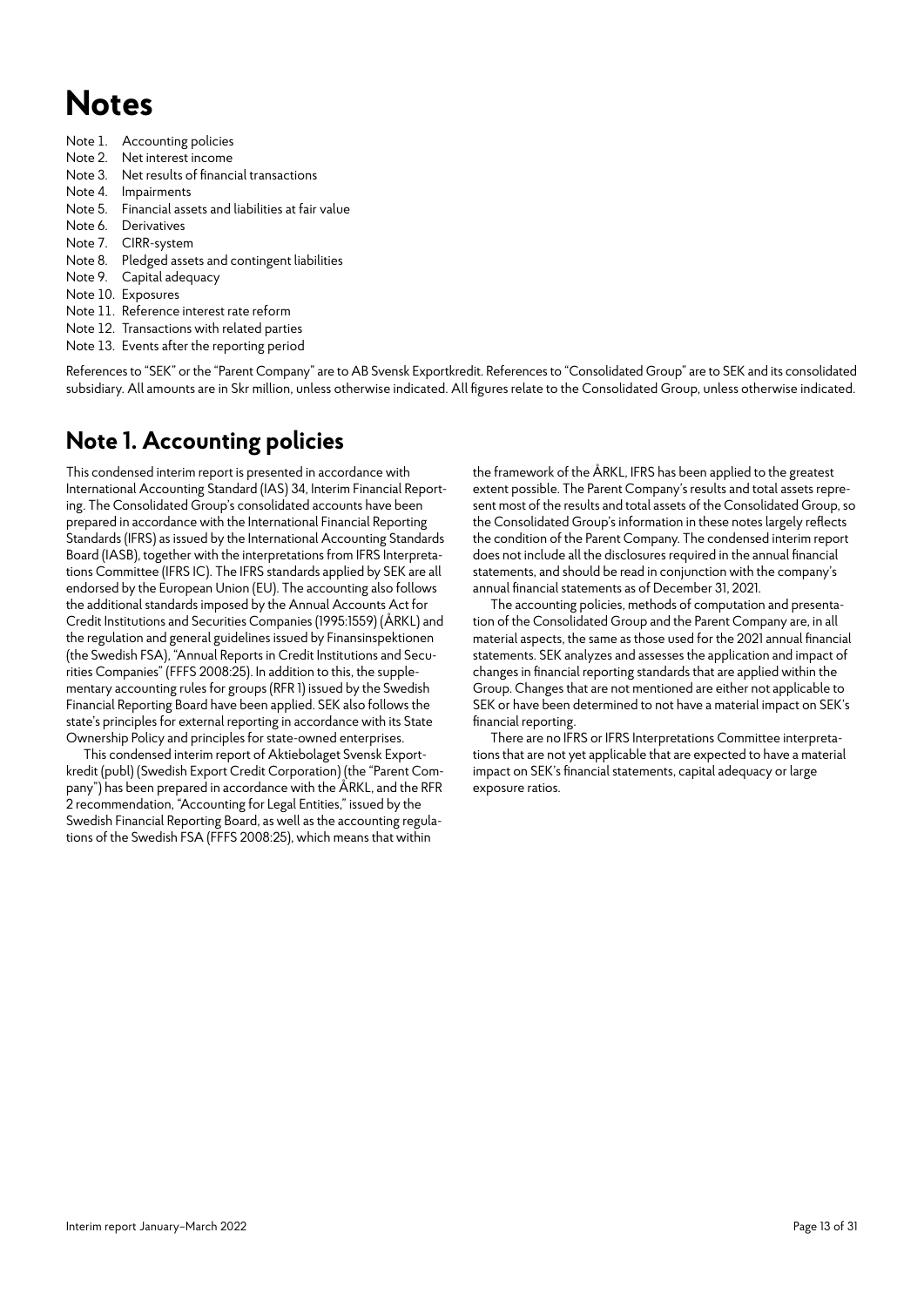### **Note 2. Net interest income**

| Skr mn                                                                                    | Jan-Mar<br>2022 | Oct-Dec<br>2021 | Jan-Mar<br>2021 | Jan-Dec<br>2021 |
|-------------------------------------------------------------------------------------------|-----------------|-----------------|-----------------|-----------------|
| Interest income                                                                           |                 |                 |                 |                 |
| Loans to credit institutions                                                              | 38              | 29              | 33              | 131             |
| Loans to the public                                                                       | 984             | 995             | 920             | 3,782           |
| Loans in the form of interest-bearing securities                                          | 196             | 193             | 195             | 776             |
| Interest-bearing securities excluding loans in the<br>form of interest-bearing securities | 12              | 10              | 19              | 50              |
| Derivatives                                                                               | $-606$          | $-584$          | $-558$          | $-2,239$        |
| Administrative remuneration CIRR-system                                                   | 56              | 55              | 45              | 198             |
| Other assets                                                                              | 5               | 5               | 6               | 21              |
| Total interest income $^1$                                                                | 685             | 703             | 660             | 2,719           |
| Interest expenses                                                                         |                 |                 |                 |                 |
| Interest expenses                                                                         | $-148$          | $-199$          | $-150$          | $-724$          |
| Resolution fee                                                                            | $-25$           | $-22$           | $-25$           | $-88$           |
| Risk tax                                                                                  | $-27$           |                 |                 |                 |
| Total interest expenses                                                                   | $-200$          | $-221$          | $-175$          | $-812$          |
| Net interest income                                                                       | 485             | 482             | 485             | 1,907           |

1 Interest income calculated using the effective interest method amounted to Skr 1,093 million during January-March 2022 (3M21: Skr 1,049 million).

### **Note 3. Net results of financial transactions**

| Skr mn                                                                                                                                    | Jan-Mar<br>2022 | Oct-Dec<br>2021 | Jan-Mar<br>2021 | Jan-Dec<br>2021 |
|-------------------------------------------------------------------------------------------------------------------------------------------|-----------------|-----------------|-----------------|-----------------|
| Derecognition of financial instruments not measured at fair value<br>through profit or loss                                               |                 |                 |                 | 33              |
| Financial assets or liabilities at fair value through profit or loss                                                                      | $-151$          | 33              | $-11$           | 13              |
| Financial instruments under fair-value hedge accounting                                                                                   | $-19$           |                 | -4              | 12              |
| Currency exchange-rate effects on all assets and liabilities excl. currency<br>exchange-rate effects related to revaluation at fair value |                 |                 | -3              |                 |
| Total net results of financial transactions                                                                                               | $-170$          | 41              | $-17$           | 56              |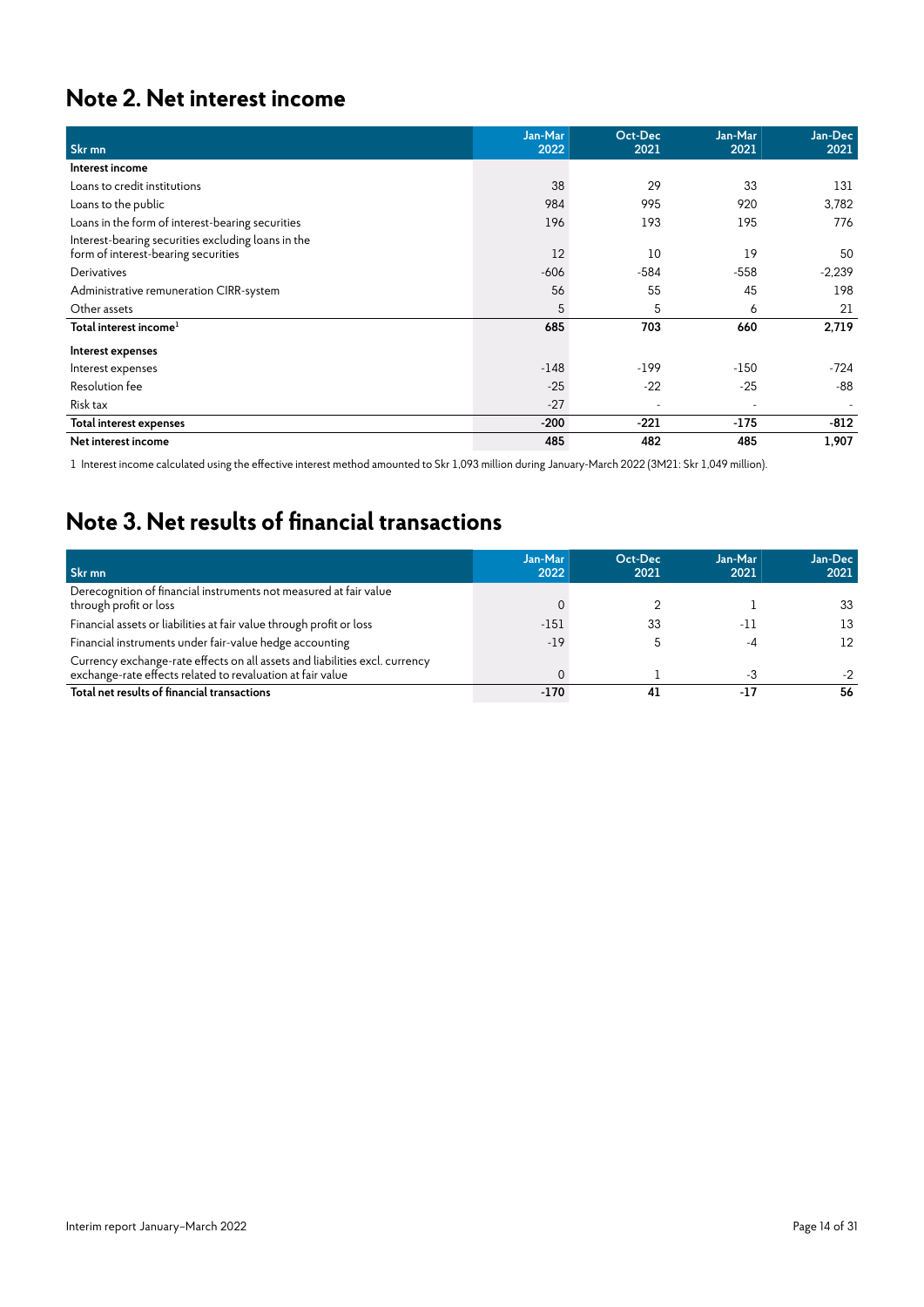### **Note 4. Impairments**

| Skr mn                                              | Jan-Mar<br>2022 | Oct-Dec<br>2021 | Jan-Mar<br>2021 | Jan-Dec<br>2021 |
|-----------------------------------------------------|-----------------|-----------------|-----------------|-----------------|
| Expected credit losses, stage 1                     | $-9$            | -3              |                 | 60              |
| Expected credit losses, stage 2                     |                 |                 | 10              | 29              |
| Expected credit losses, stage 3                     |                 | - 1             | $-27$           | -46             |
| Established losses                                  |                 | $-42$           |                 | $-52$           |
| Reserves applied to cover established credit losses |                 | 35              |                 | 49              |
| Recovered credit losses                             |                 |                 |                 |                 |
| Net credit losses                                   |                 | -9              | $-12$           | 41              |

|                                                            | March 31, 2022 |         |                          |              | December 31, 2021 |
|------------------------------------------------------------|----------------|---------|--------------------------|--------------|-------------------|
| Skr mn                                                     | Stage 1        | Stage 2 | Stage 3                  | <b>Total</b> | <b>Total</b>      |
| Loans, before expected credit losses                       | 207,598        | 36,825  | 2,198                    | 246,621      | 237,381           |
| Off-balance sheet exposures, before expected credit losses | 33.983         | 27,436  | 106                      | 61,525       | 60,148            |
| Total, before expected credit losses                       | 241,581        | 64,261  | 2.304                    | 308,146      | 297,529           |
| Loss allowance, loans                                      | $-91$          | $-22$   | $-49$                    | $-162$       | $-157$            |
| Loss allowance, off-balance sheet exposures $^1$           | -6             | 0       | $\overline{\phantom{a}}$ | $-6$         | $-7$              |
| Total loss allowance                                       | -97            | $-22$   | $-49$                    | $-168$       | $-164$            |
| Provision ratio (in percent)                               | 0.04           | 0.03    | 2.13                     | 0.05         | 0.06              |

1 Recognized under provision in Consolidated Statement of Financial Position. Off-balance sheet exposures consist of guarantee commitments, committed undisbursed loans and binding offers, see Note 8.

The table above shows the book value of loans and nominal amounts for off-balance sheet exposures before expected credit losses for each stage as well as related loss allowance amounts, in order to place expected credit losses in relation to credit exposures. Overall, the credit portfolio has an extremely high credit quality and SEK

often uses risk mitigation measures, primarily through guarantees from the Swedish Export Credit Agency (EKN) and other government export credit agencies in the Organisation for Economic Co-operation and Development (OECD), which explains the low provision ratio.

#### **Loss Allowance**

|                                                 | March 31, 2022 |          |                          |        | December 31, 2021 |
|-------------------------------------------------|----------------|----------|--------------------------|--------|-------------------|
| Skr mn                                          | Stage 1        | Stage 2  | Stage 3                  | Total  | Total             |
| Opening balance January 1                       | $-88$          | $-28$    | $-48$                    | $-164$ | $-249$            |
| Increases due to origination and acquisition    | $-12$          | 0        | $\overline{\phantom{a}}$ | $-12$  | $-65$             |
| Net remeasurement of loss allowance             | $-2$           | 8        | 5                        | 11     | 21                |
| Transfer to stage 1                             | 0              | $\Omega$ | $\overline{\phantom{a}}$ | 0      | $\mathbf 0$       |
| Transfer to stage 2                             | 0              | $-2$     | $\overline{\phantom{a}}$ | $-2$   | $-4$              |
| Transfer to stage 3                             | 0              |          | -3                       | -3     | $-19$             |
| Decreases due to derecognition                  | 5              | 0        | 0                        | 5      | 110               |
| Decrease in allowance account due to write-offs |                |          | $\overline{\phantom{0}}$ |        | 49                |
| Exchange-rate differences <sup>1</sup>          | $\Omega$       | $\Omega$ | -3                       | -3     | -7                |
| <b>Closing balance</b>                          | $-97$          | $-22$    | $-49$                    | $-168$ | $-164$            |

1 Recognized under net results of financial transactions in Statement of Comprehensive Income.

Provisions for expected credit losses (ECLs) are calculated using quantitative models based on inputs, assumptions and methods that are highly reliant on assessments. In particular, the following could heavily impact the level of provisions: the establishment of a material increase in credit risk, allowing for forward-looking macroeconomic scenarios, and the measurement of both ECLs over the next 12 months and lifetime ECLs. ECLs are based on objective assessments of what SEK expects to lose on the exposures given what was known on the reporting date and taking into account possible future events. The ECL is a probability-weighted amount that is determined by evaluating the outcome of several possible scenarios and where the data taken into consideration comprises information from previous conditions, current conditions and projections of future economic conditions. SEK's method entails three scenarios being prepared for each probability of default curve: a base scenario, a downturn scenario, and an upturn scenario, where the scenarios are expressed in a business cycle parameter. The business cycle parameter reflects the

general risk of default in each geographic segment. The parameter is standard normally distributed where zero indicates a neutral economy as the economy has been on average, historically. The business cycle parameters for the base scenario are between 0.30 and 0.70 for the various probability of default (PD) segments. The base scenarios have been weighted at between 40 and 50 percent, the downturn scenarios have been weighted at between 60 and 50 percent, and the upturn scenarios have been at 0 percent between the different PD-segments. An improvement of the PD model has taken place during the first quarter of 2022, which means, among other things, that the difference between the base and downturn/upturn scenarios has increased and that new data sources are used.

In light of the negative trends in economic development, SEK has made an overall adjustment according to management's overall assessment. This resulted in an increase of expected credit losses, which was calculated pursuant to SEK's IFRS 9 model as of March 31, 2022.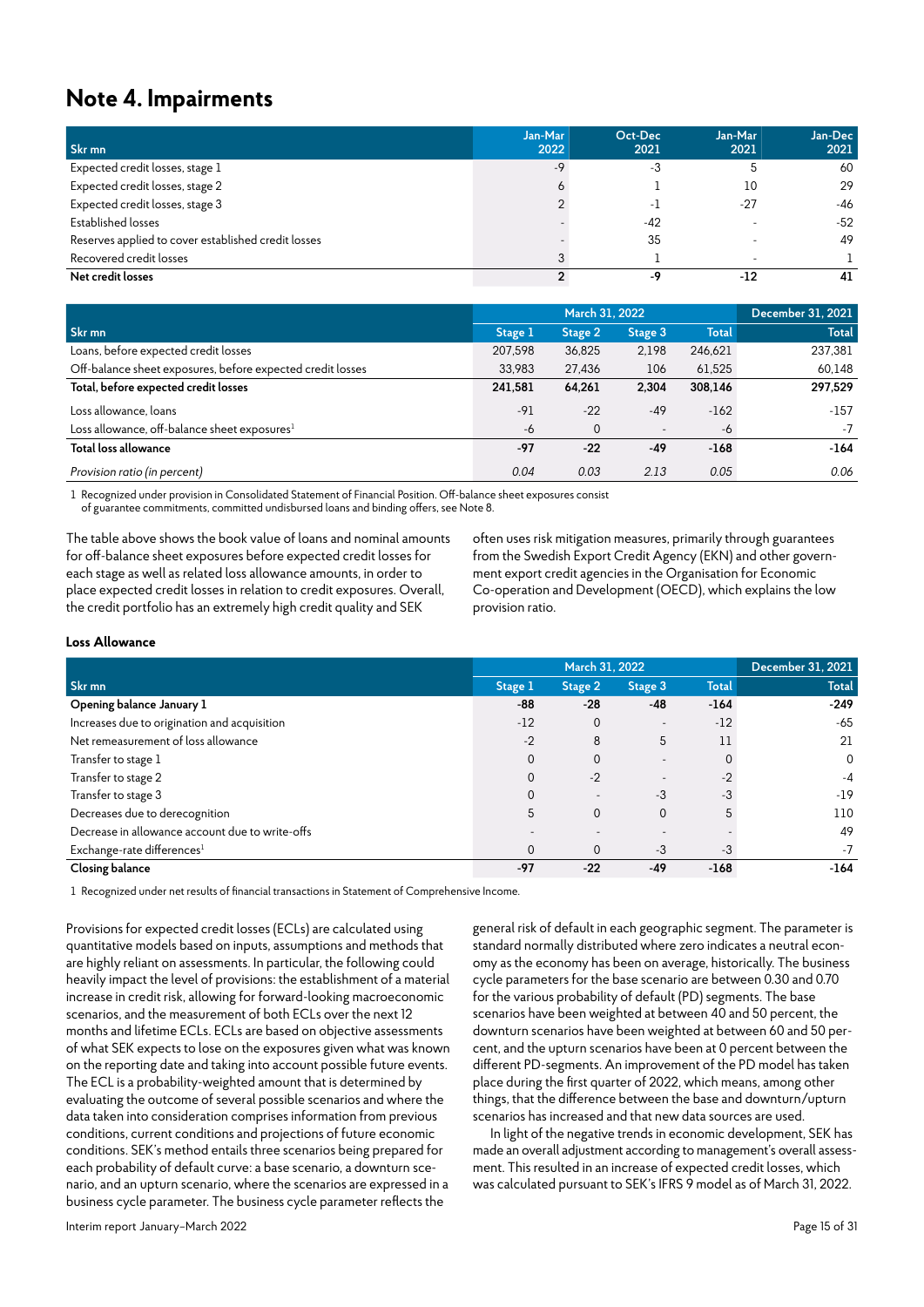### **Note 5. Financial assets and liabilities at fair value**

|                                                  |                   | March 31, 2022    |                                           |
|--------------------------------------------------|-------------------|-------------------|-------------------------------------------|
| Skr mn                                           | <b>Book value</b> | <b>Fair value</b> | Surplus value (+)/<br>Deficit value $(-)$ |
| Cash and cash equivalents                        | 7,475             | 7,475             |                                           |
| Treasuries/governments bonds                     | 10,706            | 10,706            |                                           |
| Other interest-bearing securities except loans   | 48,684            | 48,684            |                                           |
| Loans in the form of interest-bearing securities | 44.755            | 45,624            | 869                                       |
| Loans to credit institutions                     | 17,898            | 17,992            | 94                                        |
| Loans to the public                              | 192,038           | 193,587           | 1,549                                     |
| Derivatives                                      | 7,463             | 7,463             |                                           |
| <b>Total financial assets</b>                    | 329,019           | 331,531           | 2,512                                     |
| Borrowing from credit institutions               | 2,683             | 2,683             |                                           |
| Borrowing from the public                        |                   |                   |                                           |
| Debt securities issued                           | 293,070           | 293,307           | 237                                       |
| Derivatives                                      | 12,237            | 12,237            |                                           |
| <b>Total financial liabilities</b>               | 307,990           | 308,227           | 237                                       |

|                                                  | December 31, 2021 |                   |                                         |  |  |  |  |
|--------------------------------------------------|-------------------|-------------------|-----------------------------------------|--|--|--|--|
| Skr mn                                           | <b>Book value</b> | <b>Fair value</b> | Surplus value (+)/<br>Deficit value (-) |  |  |  |  |
| Cash and cash equivalents                        | 11,128            | 11,128            |                                         |  |  |  |  |
| Treasuries/governments bonds                     | 10,872            | 10,872            |                                         |  |  |  |  |
| Other interest-bearing securities except loans   | 45,881            | 45,881            |                                         |  |  |  |  |
| Loans in the form of interest-bearing securities | 46.578            | 47,991            | 1,413                                   |  |  |  |  |
| Loans to credit institutions                     | 20,775            | 20,993            | 218                                     |  |  |  |  |
| Loans to the public                              | 180.288           | 186,436           | 6,148                                   |  |  |  |  |
| Derivatives                                      | 8,419             | 8,419             |                                         |  |  |  |  |
| Total financial assets                           | 323,941           | 331,720           | 7,779                                   |  |  |  |  |
| Borrowing from credit institutions               | 5,230             | 5,230             |                                         |  |  |  |  |
| Borrowing from the public                        | 10.000            | 10,000            |                                         |  |  |  |  |
| Debt securities issued                           | 279.770           | 280.294           | 524                                     |  |  |  |  |
| Derivatives                                      | 14,729            | 14,729            |                                         |  |  |  |  |
| <b>Total financial liabilities</b>               | 309,729           | 310,253           | 524                                     |  |  |  |  |

#### **Determination of fair value**

The determination of fair value is described in the annual financial statements included in SEK's 2021 Annual and Sustainability Report, see Note 1 (h) (viii) Principles for determination of fair value of financial instruments and (ix) Determination of fair value of certain types of financial instruments.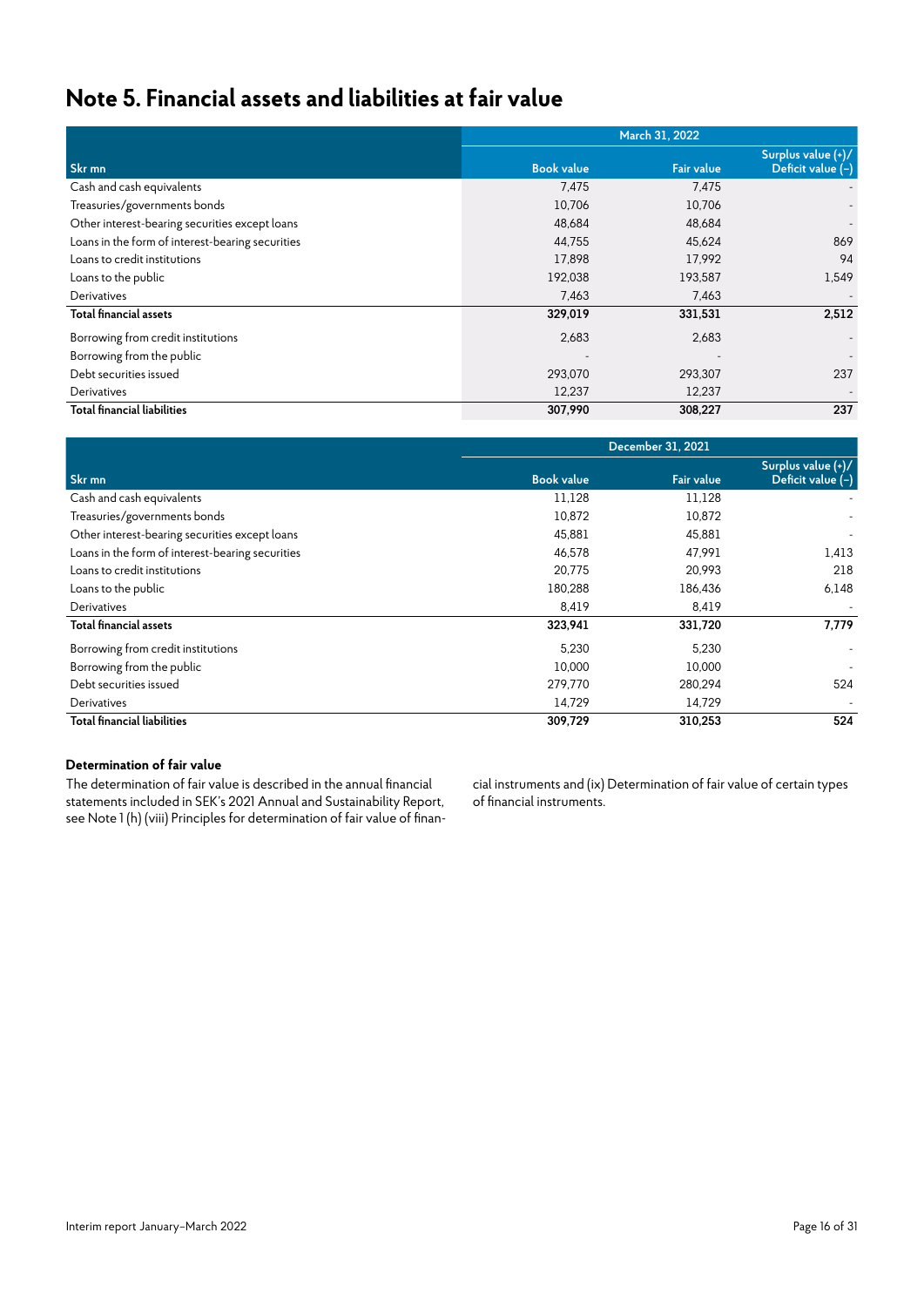#### **Financial assets in fair value hierarchy**

|                                                | Financial assets at fair value through profit or loss |         |         |              |  |  |
|------------------------------------------------|-------------------------------------------------------|---------|---------|--------------|--|--|
| Skr mn                                         | Level 1                                               | Level 2 | Level 3 | <b>Total</b> |  |  |
| Treasuries/governments bonds                   | 3.555                                                 | 7,151   |         | 10,706       |  |  |
| Other interest-bearing securities except loans | 25.809                                                | 22.875  |         | 48,684       |  |  |
| Derivatives                                    | $\overline{\phantom{a}}$                              | 7.192   | 271     | 7.463        |  |  |
| Total, March 31, 2022                          | 29.364                                                | 37.218  | 271     | 66.853       |  |  |
| Total, December 31, 2021                       | 32.187                                                | 32.499  | 486     | 65.172       |  |  |

#### **Financial liabilities in fair value hierarchy**

|                          | Financial liabilities at fair value through profit or loss |         |         |              |  |
|--------------------------|------------------------------------------------------------|---------|---------|--------------|--|
| Skr mn                   | Level 1                                                    | Level 2 | Level 3 | <b>Total</b> |  |
| Debt securities issued   | $\overline{\phantom{a}}$                                   | 7.221   | 34.130  | 41,351       |  |
| Derivatives              | $\overline{\phantom{a}}$                                   | 8.982   | 3.255   | 12.237       |  |
| Total, March 31, 2022    | $\overline{\phantom{0}}$                                   | 16.203  | 37.385  | 53.588       |  |
| Total, December 31, 2021 | $\overline{\phantom{0}}$                                   | 18.967  | 35,078  | 54.045       |  |

There were no transfers between levels during the period (year-end 2021: a transfer of Skr -1 million for derivatives was made from level 2 to level 3, due to larger elements of assessment in the valuation).

#### **Financial assets and liabilities at fair value in Level 3, 2022**

| Skr mn                     | January 1, | 2022 Purchases | sales | Settle- Transfers Transfers<br>$\mathsf{ments}\,\mathfrak{b}\quad\mathsf{to}\,\mathsf{Level}$<br>гз. | Level 3                  | Gains $(+)$ and<br>$losses(-)$<br>from through profit<br>or $loss1$ | Gains (+) and<br>$losses (-)$ in<br>Other com- Exchange-<br><b>prehensive</b> | income differences | rate March 31.<br>2022 |
|----------------------------|------------|----------------|-------|------------------------------------------------------------------------------------------------------|--------------------------|---------------------------------------------------------------------|-------------------------------------------------------------------------------|--------------------|------------------------|
| Debt securities issued     | $-32,555$  | $-3.854$       | 2.793 | $\overline{\phantom{a}}$                                                                             | $\overline{\phantom{a}}$ | 230                                                                 | -51                                                                           | -693               | $-34,130$              |
| Derivatives, net           | $-2.037$   | 4              | 21    | $\overline{\phantom{a}}$                                                                             |                          | 348                                                                 | $\overline{\phantom{a}}$                                                      | $-1.320$           | $-2,984$               |
| Net assets and liabilities | $-34.592$  | $-3.850$       | 2.814 | $\overline{\phantom{a}}$                                                                             |                          | 578                                                                 | -51                                                                           | $-2.013$           | $-37.114$              |

#### **Financial assets and liabilities at fair value in Level 3, 2021**

| Skr mn                     | January 1, | 2021 Purchases | sales  | Settle- Transfers Transfers<br>$\blacksquare$ ments $\mathbf{\delta} = \mathbf{t}$ o Level $\blacksquare$<br>137 | Level 3 | Gains $(+)$ and<br>$losses(-)$<br>from through profit<br>$\text{or}$ loss <sup>1</sup> | Gains $(+)$ and<br>$losses (-) in$<br>Other com-<br>prehensive | Exchange-<br>income differences | rate December<br>31, 2021 |
|----------------------------|------------|----------------|--------|------------------------------------------------------------------------------------------------------------------|---------|----------------------------------------------------------------------------------------|----------------------------------------------------------------|---------------------------------|---------------------------|
| Debt securities issued     | -41.198    | $-10.372$      | 19.337 | $\sim$                                                                                                           |         | 196                                                                                    | -36                                                            | $-482$                          | $-32.555$                 |
| Derivatives, net           | $-263$     |                | -599   |                                                                                                                  |         | 411                                                                                    | $\overline{\phantom{a}}$                                       | $-1.590$                        | $-2,037$                  |
| Net assets and liabilities | $-41.461$  | $-10.367$      | 18.738 | -1                                                                                                               |         | 607                                                                                    | -36                                                            | $-2.072$                        | $-34.592$                 |

1 Gains and losses through profit or loss, including the impact of exchange-rates, is reported as net interest income and net results of financial transactions. The unrealized fair value changes for assets and liabilities, including the impact of exchange-rates, held as of March 31, 2022, amounted to a Skr 581 million gain (year-end 2021: Skr 594 million gain) and are reported as net results of financial transactions.

#### **Uncertainty of valuation of Level 3 instruments**

As the estimation of parameters included in the models used to calculate the market value of Level 3 instruments is associated with subjectivity and uncertainty, SEK has conducted an analysis of the difference in fair value of Level 3 instruments using other established parameter values. Option models and discounted cash flows are used to value the Level 3 instruments. For the Level 3 instruments that are significantly affected by different types of correlations, which are not based on observable market data, a revaluation has been made by shifting the correlations. The correlation is expressed as a value between 1 and –1, where 0 indicates no relationship, 1 indicates a maximum positive relationship and -1 indicates a maximum negative relationship. The maximum correlation in the range of unobservable inputs can thus be from 1 to –1. In the analysis, the correlations have been adjusted by +/– 0.12, which represents the level SEK uses within its prudent valuation framework. For Level 3 instru-

ments that are significantly affected by non-observable market data in the form of SEK's own creditworthiness, a revaluation has been made by shifting the credit curve. The revaluation is made by shifting the credit spreads by +/– 10 basis points, which has been assessed as a reasonable change in SEK's credit spread. The analysis shows the impact of the non-observable market data on the market value. In addition, the market value will be affected by observable market data. The result of the analysis corresponds with SEK's business model where issued securities are linked with a matched hedging derivative. The underlying market data is used to evaluate the issued security as well as to evaluate the fair value in the derivative. This means that a change in fair value of the issued security, excluding SEK's own credit spread, is offset by an equally large change in fair value in the derivative.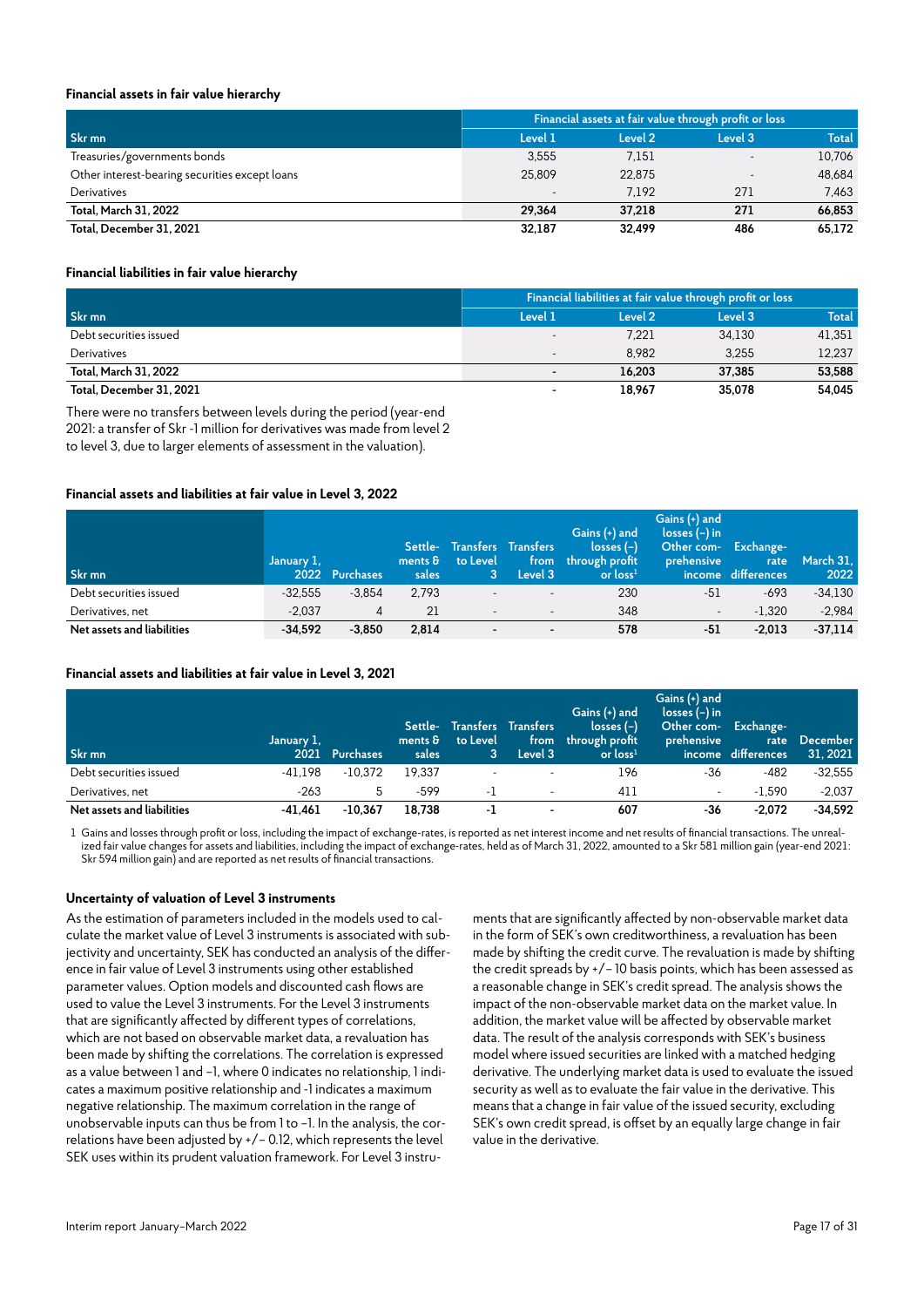#### **Sensitivity analysis – level 3 assets and liabilities**

| <b>Assets and liabilities</b>                                    | March 31, 2022    |                       |                                                        |                         |                           |                           |  |  |  |  |
|------------------------------------------------------------------|-------------------|-----------------------|--------------------------------------------------------|-------------------------|---------------------------|---------------------------|--|--|--|--|
| Skr mn                                                           | <b>Fair Value</b> | Unobservable<br>input | <b>Range of estimates</b><br>for unobservable<br>input | <b>Valuation method</b> | <b>Sensitivity</b><br>max | <b>Sensitivity</b><br>min |  |  |  |  |
| Equity                                                           | $-1.760$          | Correlation           | $0.12 - (0.12)$                                        | <b>Option Model</b>     | -5                        | 5                         |  |  |  |  |
| Interest rate                                                    | $-7$              | Correlation           | $0.12 - (0.12)$                                        | <b>Option Model</b>     | $\Omega$                  | $\Omega$                  |  |  |  |  |
| <b>FX</b>                                                        | $-1.136$          | Correlation           | $0.12 - (0.12)$                                        | <b>Option Model</b>     | $-47$                     | 47                        |  |  |  |  |
| Other                                                            | $-81$             | Correlation           | $0.12 - (0.12)$                                        | <b>Option Model</b>     | $\Omega$                  | $\Omega$                  |  |  |  |  |
| Sum derivatives, net                                             | $-2,984$          |                       |                                                        |                         | $-52$                     | 52                        |  |  |  |  |
| Equity                                                           | $-12,018$         | Correlation           | $0.12 - (0.12)$                                        | <b>Option Model</b>     | 5                         | $-5$                      |  |  |  |  |
|                                                                  |                   | Credit spreads        | $10BP - (10BP)$                                        | Discounted cash flow    | 13                        | $-13$                     |  |  |  |  |
| Interest rate                                                    | $-10,543$         | Correlation           | $0.12 - (0.12)$                                        | <b>Option Model</b>     | $\Omega$                  | $\mathbf 0$               |  |  |  |  |
|                                                                  |                   | Credit spreads        | $10BP - (10BP)$                                        | Discounted cash flow    | 68                        | $-68$                     |  |  |  |  |
| <b>FX</b>                                                        | $-11,397$         | Correlation           | $0.12 - (0.12)$                                        | Option Model            | 50                        | $-50$                     |  |  |  |  |
|                                                                  |                   | Credit spreads        | 10BP - (10BP)                                          | Discounted cash flow    | 42                        | $-42$                     |  |  |  |  |
| Other                                                            | $-172$            | Correlation           | $0.12 - (0.12)$                                        | <b>Option Model</b>     | $\Omega$                  | $\Omega$                  |  |  |  |  |
|                                                                  |                   | Credit spreads        | 10BP - (10BP)                                          | Discounted cash flow    | 1                         | $-1$                      |  |  |  |  |
| Sum debt securities issued                                       | $-34,130$         |                       |                                                        |                         | 179                       | $-179$                    |  |  |  |  |
| Total effect on total<br>comprehensive income                    |                   |                       |                                                        |                         | 127                       | $-127$                    |  |  |  |  |
| Derivatives, net, December 31, 2021                              | $-2.037$          |                       |                                                        |                         | $-59$                     | 59                        |  |  |  |  |
| Debt securities issued.<br>December 31, 2021                     | $-32,555$         |                       |                                                        |                         | 181                       | $-181$                    |  |  |  |  |
| Total effect on total comprehensive<br>income, December 31, 2021 |                   |                       |                                                        |                         | 122                       | $-122$                    |  |  |  |  |

The sensitivity analysis shows the effect that a shift in correlations or SEK's own credit spread has on Level 3 instruments. The table presents maximum positive and negative change in fair value when correlations or SEK's own credit spread is shifted by +/– 0.12 and +/– 10 basis

points, respectively. When determining the total maximum/minimum effect on total comprehensive income the most adverse/favorable shift is chosen, considering the net exposure arising from the issued securities and the derivatives, for each correlation.

#### **Fair value related to credit risk**

|                             |                   | Fair value originating from credit risk<br>(- liabilities increase/ + liabilities decrease) | The period's change in fair value originating<br>from credit risk (+ income/ - loss) |                 |  |
|-----------------------------|-------------------|---------------------------------------------------------------------------------------------|--------------------------------------------------------------------------------------|-----------------|--|
| Skr mn                      | March 31.<br>2022 | 31 December<br>2021                                                                         | Jan-Mar<br>2022                                                                      | Jan-Mar<br>2021 |  |
| $CVA/DVA.$ net <sup>1</sup> | $-25$             | -14                                                                                         | $-11$                                                                                |                 |  |
| OCA <sup>2</sup>            | $-62$             | -132                                                                                        | 70                                                                                   | $-18$           |  |

1 Credit value adjustment (CVA) and Debt value adjustment (DVA) reflects how the counterparties' credit risk as well as SEK's own credit rating affects the

fair value of derivatives.

2 Own credit adjustment (OCA) reflects how the changes in SEK's credit rating affects the fair value of financial liabilities measured at fair value through profit and loss.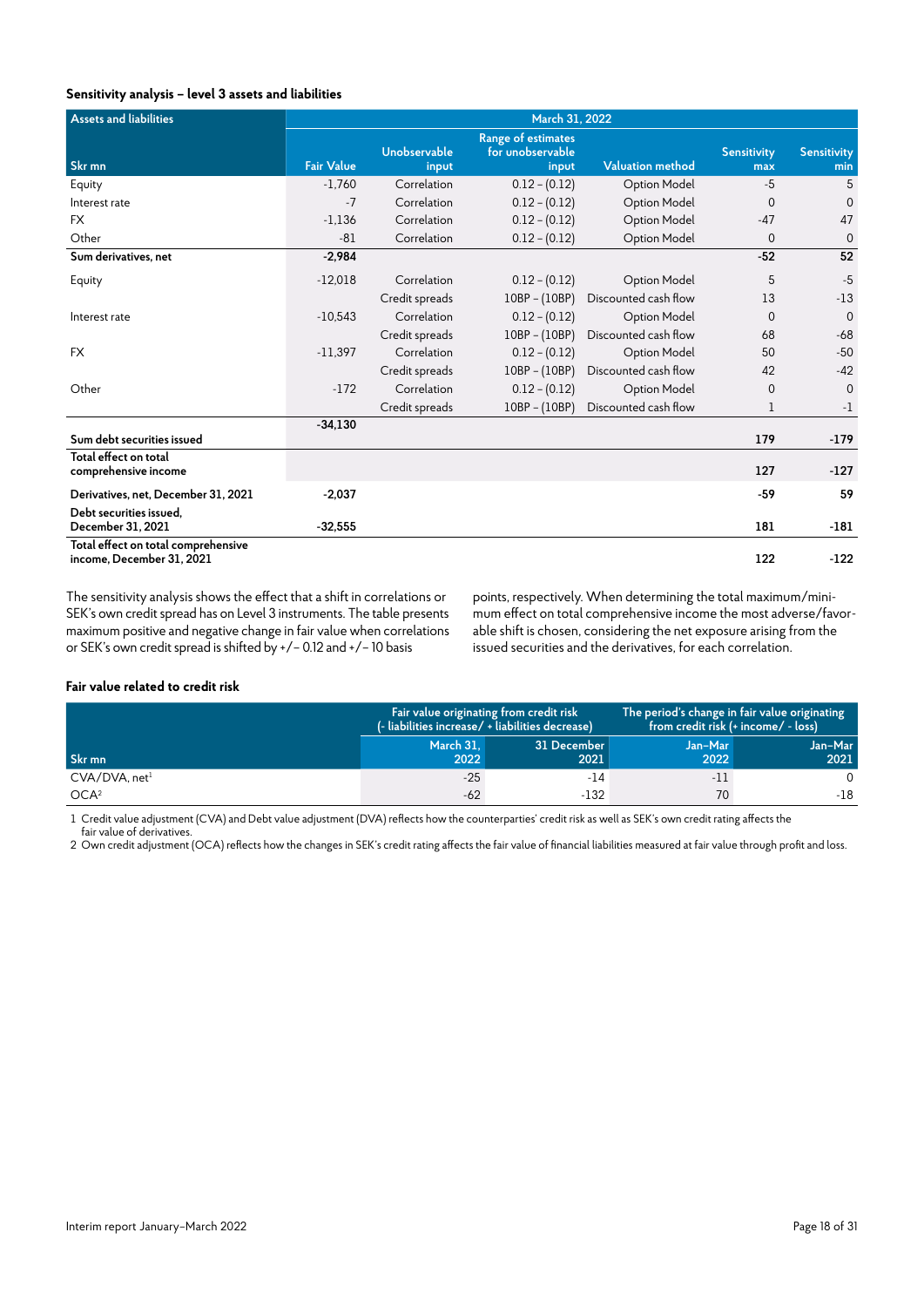### **Note 6. Derivatives**

#### **Derivatives by category**

|                                                     | March 31, 2022                     |                                         |                           | December 31, 2021                  |                                         |                           |
|-----------------------------------------------------|------------------------------------|-----------------------------------------|---------------------------|------------------------------------|-----------------------------------------|---------------------------|
| Skr mn                                              | <b>Assets</b><br><b>Fair value</b> | <b>Liabilities</b><br><b>Fair value</b> | <b>Nominal</b><br>amounts | <b>Assets</b><br><b>Fair value</b> | <b>Liabilities</b><br><b>Fair value</b> | <b>Nominal</b><br>amounts |
| Interest rate-related contracts                     | 2.243                              | 6.102                                   | 376.073                   | 3.192                              | 9.464                                   | 361.160                   |
| Currency-related contracts                          | 5.216                              | 4.288                                   | 172.195                   | 5.218                              | 3.518                                   | 157.362                   |
| Equity-related contracts                            | 4                                  | 1.766                                   | 12.779                    |                                    | 895                                     | 9.801                     |
| Contracts related to commodities, credit risk, etc. | 0                                  | 81                                      | 3.245                     |                                    | 852                                     | 3.521                     |
| <b>Total derivatives</b>                            | 7.463                              | 12.237                                  | 564.292                   | 8.419                              | 14.729                                  | 531.844                   |

In accordance with SEK's policies with regard to counterparty, interest rate, currency exchange, and other exposures, SEK uses, and is a party to, different kinds of derivative instruments, mostly various interest rate-related and currency exchange-related contracts,

primarily to hedge risk exposure inherent in financial assets and liabilities. These contracts are carried at fair value in the statements of financial position on a contract-by-contract basis.

### **Note 7. CIRR-system**

Pursuant to the company's assignment as stated in its owner instruction issued by the Swedish government, SEK administers credit granting in the Swedish system for officially supported export credits (CIRR-system). SEK receives compensation from the Swedish government in the form of an administrative compensation, which is calculated based on the principal amount outstanding.

The administrative compensation paid by the state to SEK is recognized in the CIRR-system as administrative remuneration to SEK. Refer to the following tables of the statement of comprehensive income and statement of financial positions for the CIRR-system, presented as reported to the owner. Interest expenses includes interest expenses for loans between SEK and the CIRR-system which reflects the borrowing cost for the CIRR-system. Interest expenses for derivatives hedging CIRR-loans are also recognized as interest

expenses, which differs from SEK's accounting principles. Arrangement fees to SEK are recognized together with other arrangement fees as interest expenses.

In addition to the CIRR-system, SEK administers the Swedish government's previous concessionary credit program according to the same principles as the CIRR-system. No new lending is being offered under the concessionary credit program. As of March 31, 2022, concessionary loans outstanding amounted to Skr 326 million (year-end 2021: Skr 315 million) and operating profit for the program amounted to Skr -4 million (3M21: Skr -6 million) for the period January-March 2022. SEK's administrative compensation for administrating the concessionary credit program amounted to Skr 207 thousand (3M21: Skr 255 thousand).

#### **Statement of Comprehensive Income for the CIRR-system**

| Skr mn                                        | Jan-Mar<br>2022 | Oct-Dec<br>2021 | Jan-Mar<br>2021 | Jan-Dec<br>2021 |
|-----------------------------------------------|-----------------|-----------------|-----------------|-----------------|
| Interest income                               | 557             | 579             | 487             | 2,105           |
| Interest expenses                             | $-513$          | $-533$          | $-520$          | $-2,061$        |
| Interest compensation                         |                 |                 |                 |                 |
| Exchange-rate differences                     |                 | $\Omega$        | - 1             | $-1$            |
| Profit before compensation to SEK             | 45              | 46              | $-34$           | 50              |
| Administrative remuneration to SEK            | $-56$           | $-55$           | $-45$           | $-197$          |
| <b>Operating profit CIRR-system</b>           | $-11$           | -9              | $-79$           | $-147$          |
| Reimbursement to $(-)$ / from $(+)$ the State | 11              | 9               | 79              | 147             |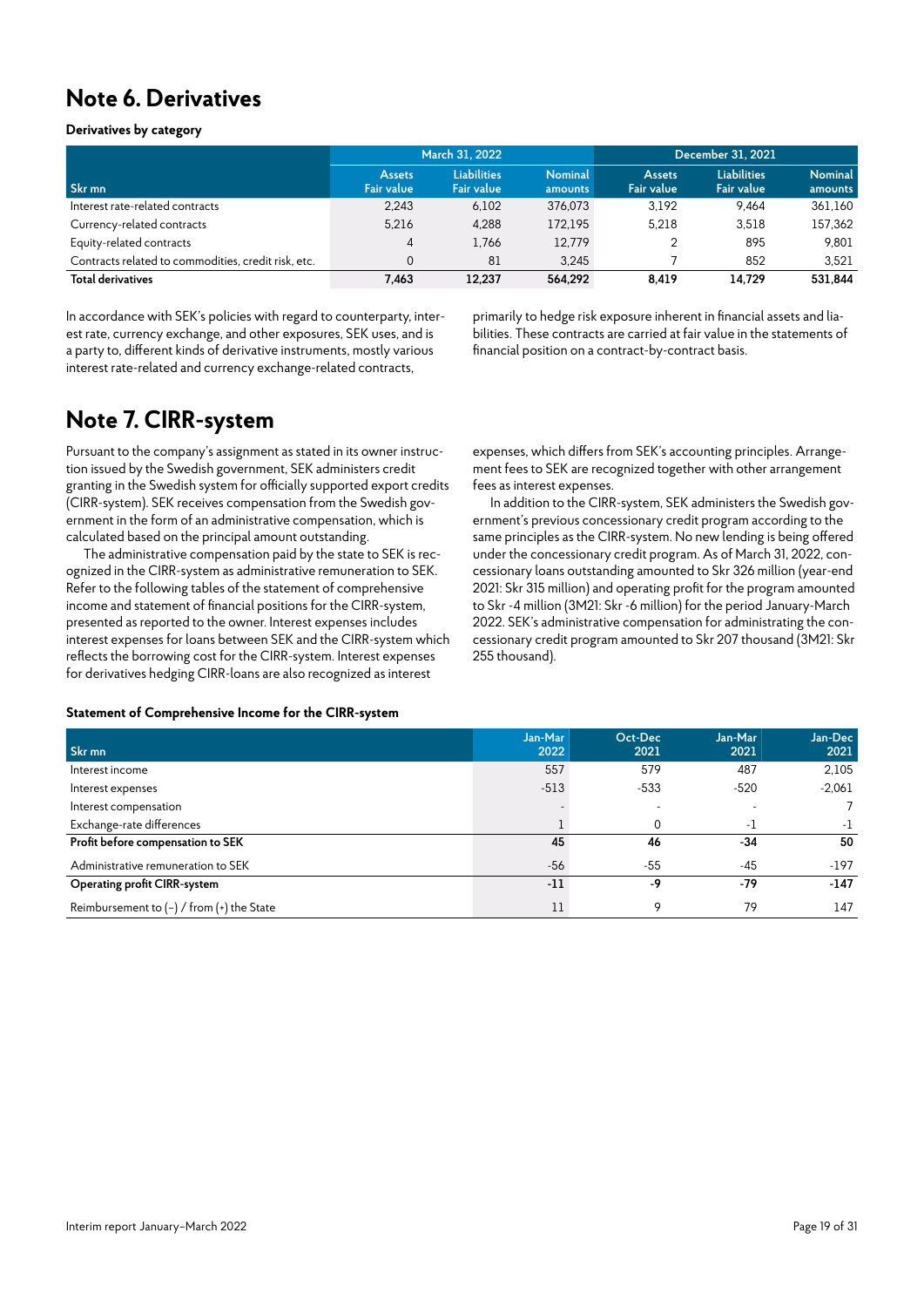#### **Statement of Financial Position for the CIRR-system**

| Skr mn                                | March 31,<br>2022 | December 31,<br>2021 |
|---------------------------------------|-------------------|----------------------|
| Cash and cash equivalents             |                   | 8                    |
| Loans                                 | 88,077            | 87,872               |
| Derivatives                           | 0                 | 36                   |
| Other assets                          | 878               | 7,359                |
| Prepaid expenses and accrued revenues | 781               | 470                  |
| <b>Total assets</b>                   | 89,737            | 95,745               |
| Liabilities                           | 88,628            | 88,092               |
| Derivatives                           | 502               | 7,060                |
| Accrued expenses and prepaid revenues | 607               | 593                  |
| <b>Total liabilities</b>              | 89,737            | 95,745               |
| <b>Commitments</b>                    |                   |                      |
| Committed undisbursed loans           | 39,422            | 39,084               |
| <b>Binding offers</b>                 | 1,386             | 1,510                |

### **Note 8. Pledged assets and contingent liabilities**

| Skr mn                                                                 | March 31.<br>2022 | December 31,<br>2021 |
|------------------------------------------------------------------------|-------------------|----------------------|
| Collateral provided                                                    |                   |                      |
| Cash collateral under the security agreements for derivative contracts | 8,232             | 10,417               |
| Contingent liabilities $^1$                                            |                   |                      |
| Guarantee commitments                                                  | 4,484             | 4,767                |
| Commitments <sup>1</sup>                                               |                   |                      |
| Committed undisbursed loans                                            | 55,349            | 53,871               |
| <b>Binding offers</b>                                                  | 1,692             | 1,510                |

1 For expected credit losses in guarantee commitments, committed undisbursed loans and binding offers, see Note 4.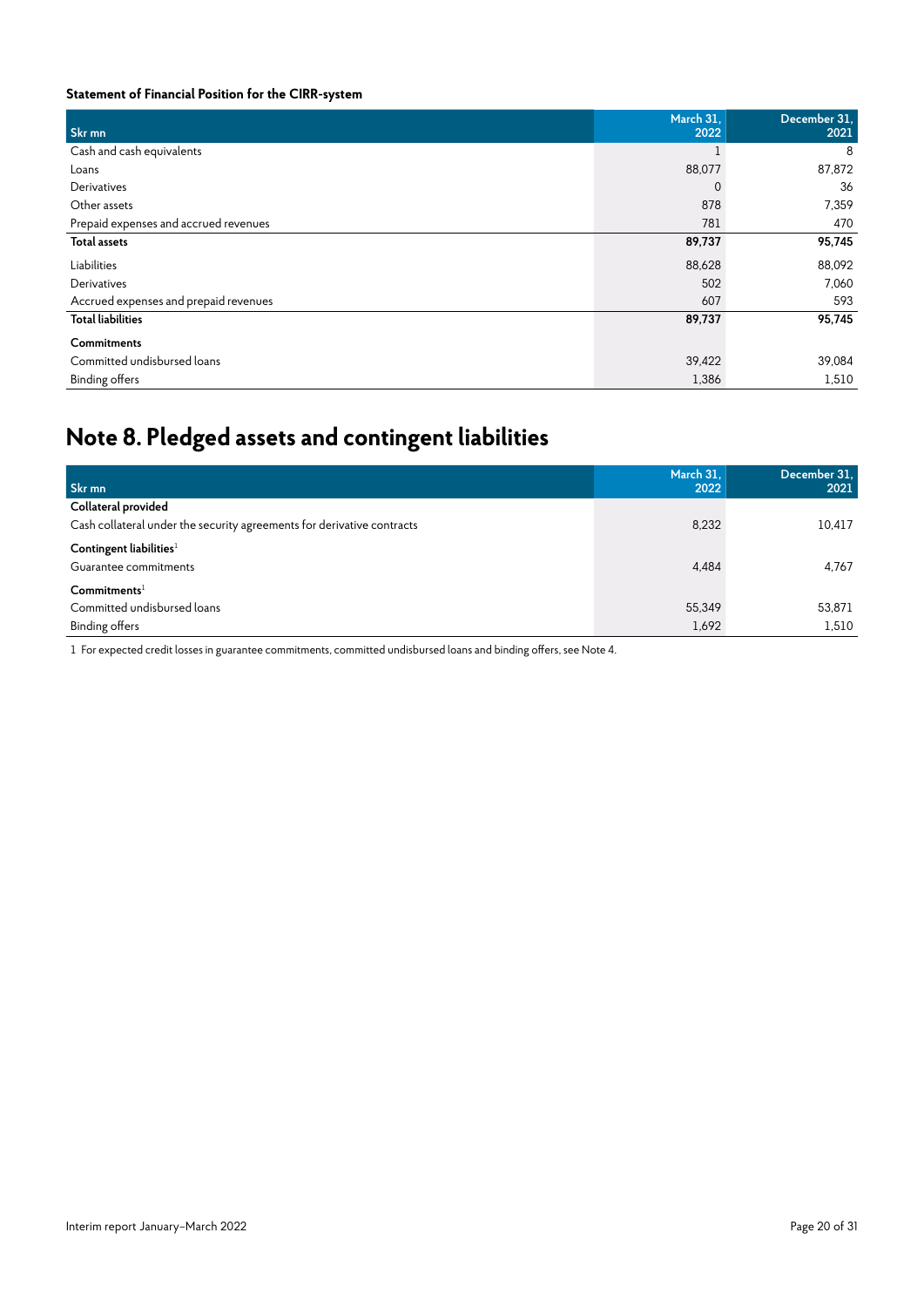### **Note 9. Capital adequacy**

The capital adequacy analysis relates to the parent company AB Svensk Exportkredit. The information is disclosed according to FFFS 2014:12 and FFFS 2008:25. For further information on capital adequacy and risks, see the section entitled "Risk and capital management" in SEK's 2021 Annual and Sustainability Report and see SEK's 2021 Capital Adequacy and Risk Management (Pillar 3) Report.

#### **Capital Adequacy Analysis**

|                                    | March 31, 2022       | December 31, 2021    |
|------------------------------------|----------------------|----------------------|
| <b>Capital ratios</b>              | percent <sup>1</sup> | percent <sup>1</sup> |
| Common Equity Tier 1 capital ratio | 21.2                 | 21.6                 |
| Tier 1 capital ratio               | 21.2                 | 21.6                 |
| Total capital ratio                | 21.2                 | 21.6                 |

1 Capital ratios exclusive of buffer requirements are the quotients of the relevant capital measure and the total risk exposure amount.

See tables Own funds – adjusting items and Minimum capital requirements exclusive of buffer.

|                                                                                 | March 31, 2022 |                      | December 31, 2021 |                      |
|---------------------------------------------------------------------------------|----------------|----------------------|-------------------|----------------------|
| Total risk-based capital requirement                                            | Skr mn         | percent <sup>1</sup> | Skr mn            | percent <sup>1</sup> |
| Capital base requirement of 8 percent <sup>2</sup>                              | 7,545          | 8.0                  | 7,371             | 8.0                  |
| of which Tier 1 requirement of 6 percent                                        | 5,658          | 6.0                  | 5,528             | 6.0                  |
| of which minimum requirement of 4.5 percent                                     | 4.244          | 4.5                  | 4.146             | 4.5                  |
| Pillar 2 capital requirements <sup>3</sup>                                      | 3,461          | 3.7                  | 3.382             | 3.7                  |
| Common Equity Tier 1 capital available to meet buffer requirements <sup>4</sup> | 8.987          | 9.5                  | 9.149             | 9.9                  |
| Capital buffer requirements                                                     | 2,388          | 2.5                  | 2.333             | 2.5                  |
| of which Capital conservation buffer                                            | 2.358          | 2.5                  | 2.303             | 2.5                  |
| of which Countercyclical buffer                                                 | 30             | 0.0                  | 30                | 0.0                  |
| Pillar 2 guidance <sup>5</sup>                                                  | 1,414          | 1.5                  | 1.382             | 1.5                  |
| Total risk-based capital requirement including Pillar 2 guidance                | 14.808         | 15.7                 | 14.468            | 15.7                 |

1 Expressed as a percentage of total risk exposure amount.

2 The minimum requirements according to CRR (Regulation (EU) No 575/2013 of the European Parliament and of the Council of June 26, 2013

on prudential requirements for credit institutions and investment firms and amending Regulation (EU) No 648/2012) have fully come into force in Sweden without regard to the transitional period.

3 Individual Pillar 2 requirement of 3.67 percent calculated on the total risk exposure amount, according to the decision from the latest

Swedish FSA Supervisory Review and Evaluation Process ("SREP") on September 29, 2021. 4 Common Equity Tier 1 capital available to meet buffer requirement after 8 percent minimum capital requirement (SEK covers all minimum requirements with CET1 capital, i.e., 4.5 percent, 1.5 percent and 2 percent) and after the Pillar 2 requirements (3.67 percent). The Pillar 2 requirement was not deducted in the previous year's figure.

5 The Swedish FSA notified SEK on September 29, 2021, within the latest SREP, that in addition to the capital requirements according to Regulation (EU) no 575/2013 on prudential requirements, SEK should hold additional capital (Pillar 2 guidance) of 1.50 percent of the total risk-weighted exposure amount. The Pillar 2 guidance is not a binding requirement.

|                                     | March 31, 2022 | December 31, 2021 |
|-------------------------------------|----------------|-------------------|
| Leverage ratio <sup>1</sup>         | Skr mn         | Skr mn            |
| On-balance sheet exposures          | 211,334        | 209,889           |
| Off-balance sheet exposures         | 6.057          | 5.309             |
| Total exposure measure <sup>2</sup> | 217,391        | 215,198           |
| Leverage ratio <sup>3</sup>         | 9.2%           | 9.3%              |

1 The leverage ratio reflects the full impact of IFRS 9 as no transitional rules were utilized.

2 In the second quarter of 2021, SEK changed its methodology for calculating the exposure measure in leverage ratio to comply with new regulatory

requirements (CRRII), pursuant to which certain exposures are no longer included. Comparative figures have not been recalculated.

3 Defined by CRR as the quotient of the Tier 1 capital and an exposure measure.

|                                                                                  | March 31, 2022 |                      | <b>December 31, 2021</b> |                      |
|----------------------------------------------------------------------------------|----------------|----------------------|--------------------------|----------------------|
| Total Leverage ratio requirement                                                 | Skr mn         | percent <sup>1</sup> | Skr mn                   | percent <sup>1</sup> |
| Capital base requirement of 3 percent                                            | 6.522          | 3.0                  | 6.456                    | 3.0                  |
| Pillar 2 guidance <sup>2</sup>                                                   | 326            | 0.2                  | 323                      | 0.2                  |
| Total capital requirement relating to Leverage ratio including Pillar 2 guidance | 6.848          | 3.2                  | 6.779                    | 3.2                  |

1 Expressed as a percentage of total exposure amount.

2 The Swedish FSA has on September 29, 2021 notified SEK, within the latest SREP, that SEK may hold additional capital (Pillar 2 guidance) of

0.15 percent calculated on the total Leverage ratio exposure measure. The Pillar 2 guidance is not a binding requirement.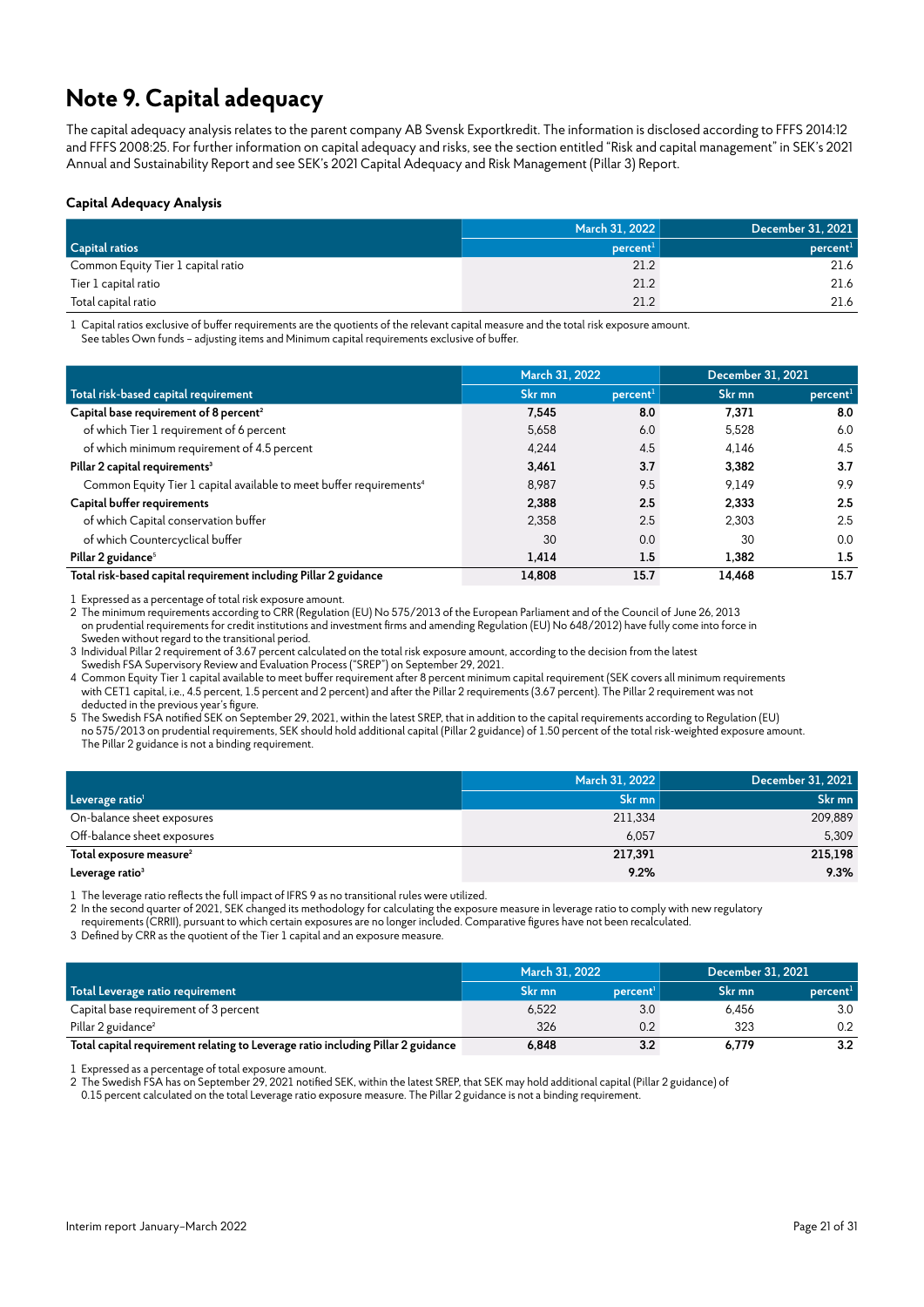#### **Own funds – Adjusting items**

| Skr mn                                                                                            | March 31.<br>2022 | December 31.<br>2021 |
|---------------------------------------------------------------------------------------------------|-------------------|----------------------|
| Share capital                                                                                     | 3,990             | 3.990                |
| Retained earnings                                                                                 | 16,107            | 15,518               |
| Accumulated other comprehensive income and other reserves                                         | 335               | 323                  |
| Independently reviewed profit net of any foreseeable charge or dividend                           | 122               | 601                  |
| Common Equity Tier 1 (CET1) capital before regulatory adjustments                                 | 20,554            | 20,432               |
| Additional value adjustments due to prudent valuation                                             | $-394$            | $-395$               |
| Intangible assets <sup>1</sup>                                                                    | -61               | $-99$                |
| Gains or losses on liabilities valued at fair value resulting from changes in own credit standing | 41                | 98                   |
| Negative amounts resulting from the calculation of expected loss amounts                          | $-108$            | $-111$               |
| Total regulatory adjustments to Common Equity Tier 1 capital                                      | $-522$            | $-507$               |
| Total Common Equity Tier 1 capital                                                                | 20,032            | 19,925               |
| <b>Total Own funds</b>                                                                            | 20,032            | 19.925               |

1 From December 31, 2020, SEK applies the amendments to Delegated Regulation (EU) No 241/2014 regarding deduction of software assets from Common Equity Tier 1 (CET1). The amendments introduce an exemption from the deduction of intangible assets from CET1 for prudently valued software assets of which the value is not negatively affected by resolution, insolvency or liquidation of the institution.

#### **Minimum capital requirements exclusive of buffer**

|                                       |                  | March 31, 2022                 |                                          |                  | December 31, 2021              |                                          |  |
|---------------------------------------|------------------|--------------------------------|------------------------------------------|------------------|--------------------------------|------------------------------------------|--|
| Skr mn                                | EAD <sup>1</sup> | <b>Risk exposure</b><br>amount | <b>Minimum</b><br>capital<br>requirement | EAD <sup>1</sup> | <b>Risk exposure</b><br>amount | <b>Minimum</b><br>capital<br>requirement |  |
| Credit risk standardized method       |                  |                                |                                          |                  |                                |                                          |  |
| Corporates                            | 2,864            | 2,864                          | 229                                      | 2,990            | 2,990                          | 239                                      |  |
| Exposures in default                  | 82               | 82                             | $\overline{7}$                           | 74               | 74                             | 6                                        |  |
| Total credit risk standardized method | 2,946            | 2,946                          | 236                                      | 3,064            | 3,064                          | 245                                      |  |
| Credit risk IRB method                |                  |                                |                                          |                  |                                |                                          |  |
| <b>Central Governments</b>            | 204,948          | 10,002                         | 800                                      | 196,606          | 9,673                          | 774                                      |  |
| Financial institutions <sup>2</sup>   | 43,109           | 9,010                          | 721                                      | 41,082           | 8,843                          | 707                                      |  |
| Corporates <sup>3</sup>               | 116,932          | 64,297                         | 5,144                                    | 115,412          | 62,988                         | 5,039                                    |  |
| Assets without counterparty           | 498              | 498                            | 40                                       | 372              | 372                            | 30                                       |  |
| Total credit risk IRB method          | 365,487          | 83,807                         | 6,705                                    | 353,472          | 81,876                         | 6,550                                    |  |
| Credit valuation adjustment risk      | n.a.             | 3,263                          | 261                                      | n.a.             | 2,922                          | 233                                      |  |
| Foreign exchange risk                 | n.a.             | 652                            | 52                                       | n.a.             | 645                            | 52                                       |  |
| Commodities risk                      | n.a.             | 17                             |                                          | n.a.             | 11                             |                                          |  |
| Operational risk                      | n.a.             | 3,622                          | 290                                      | n.a.             | 3,622                          | 290                                      |  |
| Total                                 | 368,433          | 94,307                         | 7,545                                    | 356,536          | 92,140                         | 7,371                                    |  |

1 Exposure at default (EAD) shows the size of the outstanding exposure at default.

2 Of which counterparty risk in derivatives: EAD Skr 7,032 million (year-end 2021: Skr 5,975 million), Risk exposure amount of Skr 2,376 million

(year-end 2021: Skr 2,000 million) and Capital requirement of Skr 190 million (year-end 2021: Skr 160 million).

3 Of which related to specialized lending: EAD Skr 6,005 million (year-end 2021: 5,224 million), Risk exposure amount of Skr 4,114 million

(year-end 2021: Skr 3,589 million) and Capital requirement of Skr 329 million (year-end 2021: Skr 287 million).

#### **Credit risk**

For classification and quantification of credit risk, SEK uses the internal ratings-based (IRB) approach. Specifically, SEK applies the Foundation Approach. Under the Foundation Approach, the company determines the PD within one year for each of its counterparties, while the remaining parameters are established in accordance with CRR. Application of the IRB approach requires the Swedish FSA's permission and is subject to ongoing supervision. Certain exposures are, by permission from the Swedish FSA, exempted from application of the IRB approach, and, instead, the standardized approach is applied. In 2020, SEK reviewed its credit risk processes in order to comply with new regulatory requirements, EBA Guidelines EBA/ GL/2016/07 and Commission Delegated Regulation (EU) 2018/171, on the definition of default. As a result, SEK established a new internal definition of default, which was subsequently approved by the

Swedish FSA and later, on January 1, 2021, implemented in the IRB approach for own funds requirements calculation. Counterparty risk exposure amounts in derivatives are calculated in accordance with the standardized approach for counterparty credit risk. SEK has been applying a new standardized approach for counterparty credit risk since June 30, 2021.

#### **Credit valuation adjustment risk**

Credit valuation adjustment risk is calculated for all over-thecounter derivative contracts, except for credit derivatives used as credit protection and transactions with a qualifying central counterparty. SEK calculates this capital requirement according to the *standardized method*.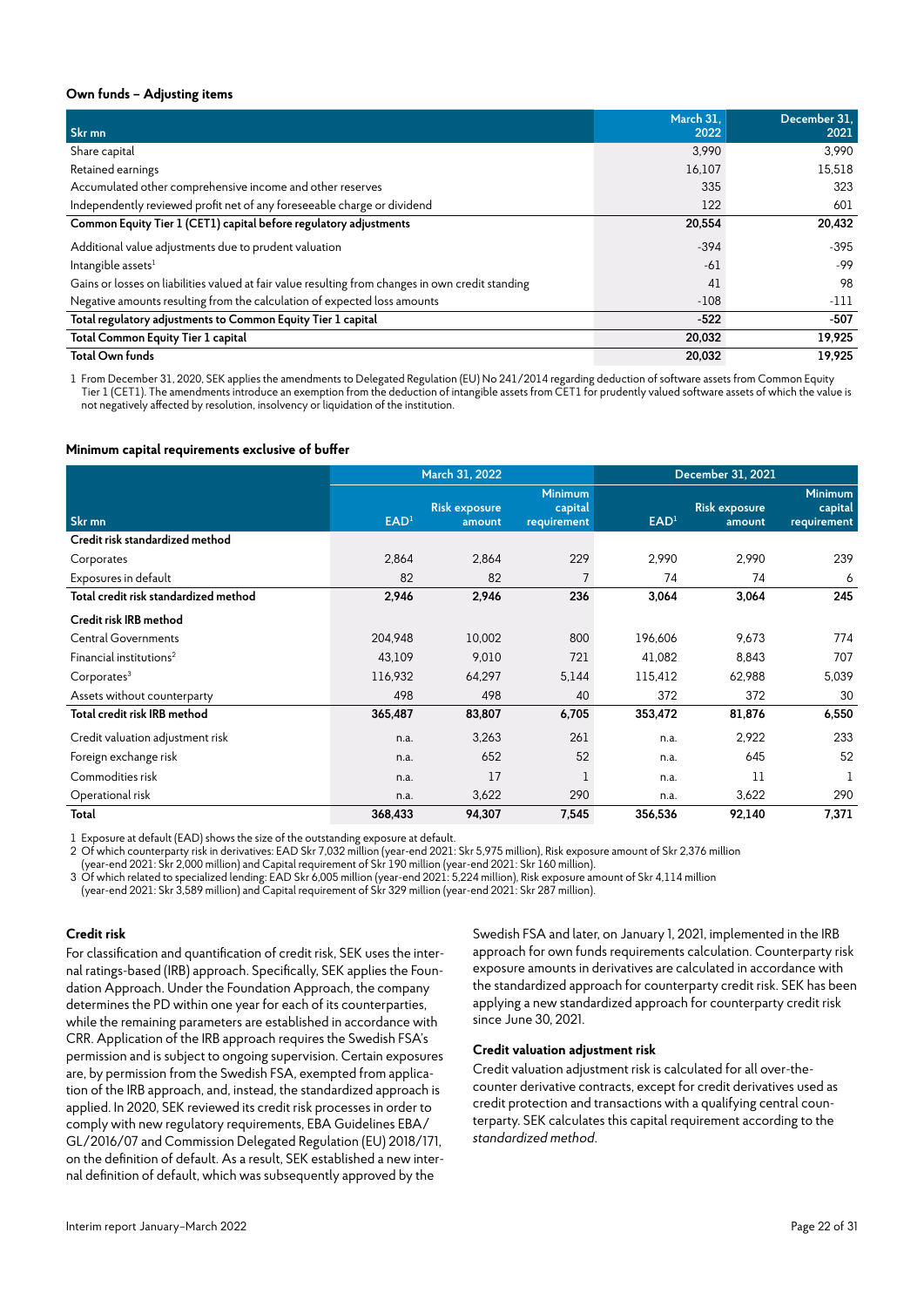#### **Foreign exchange risk**

Foreign exchange risk is calculated according to the *standardized approach*, whereas the *scenario approach* is used for calculating the gamma and volatility risks.

#### **Commodities risk**

Capital requirements for commodity risk are calculated in accordance with the *simplified approach* under the *standardized approach*. The *scenario approach* is used for calculating the gamma and volatility risks.

#### **Operational risk**

Capital requirement for operational risk is calculated according to the standardized approach. The company's operations are divided into business areas as defined in the CRR. The capital requirement for each area is calculated by multiplying a factor depending on the business area by an income indicator. The factors applicable for SEK are 15 percent and 18 percent. The income indicators consist of the average operating income for the past three financial years for each business area.

#### **Transitional rules**

The capital adequacy ratios reflect the full impact of IFRS 9 as no transitional rules for IFRS 9 were utilized.

#### **Capital buffer requirements**

SEK expects to meet capital buffer requirements with Common Equity Tier 1 capital. The mandatory capital conservation buffer is 2.5 percent. The countercyclical buffer rate that is applied to exposures located in Sweden was lowered from 2.5 percent to 0 percent as of March 16, 2020. The reduction was made for preventive purposes, in order to counteract credit tightening due to the development and spread of COVID-19 and its effects on the economy. The Swedish FSA decided on September 29, 2021 to increase the countercyclical buffer rate to 1 percent. The new countercyclical buffer rate applies from September 29, 2022. As of March 31, 2022, the capital requirement related to relevant exposures in Sweden was 70 percent (year-end 2021: 68 percent) of the total relevant capital requirement regardless of location; this fraction is also the weight applied on the Swedish buffer rate when calculating SEK's countercyclical capital buffer. The countercyclical capital buffer as of March 31, 2022 for Sweden has been dissolved due to the reduction of the countercyclical buffer value to 0 percent. Buffer rates applicable in other countries may have effects on SEK, but as most capital requirements for SEK's relevant credit exposures are related to Sweden, the potential effect is limited. As of March 31, 2022, the contribution to SEK's countercyclical buffer from buffer rates in other countries was 0.03 percentage points (year-end 2021: 0.03 percentage points). SEK has not been classified as a systemically important institution by the Swedish FSA. The capital buffer requirements for systemically important institutions that came into force January 1, 2016, therefore do not apply to SEK.

#### **Pillar 2 guidance**

The Swedish FSA will in connection with the Supervisory Review and Evaluation Process ("SREP") determine appropriate levels for the institution's own funds. The Swedish FSA will then inform the institution of the differences between the appropriate levels and requirements under the Supervisory Regulation, the Buffer Act and the Pillar 2 requirements. These notifications are called Pillar 2 guidance. The Pillar 2 guidance covers both the risk-based capital requirement and the leverage ratio requirement.

#### **Internally assessed economic capital**

| Skr mn                  | March 31,<br>2022 | December 31.<br>2021 |
|-------------------------|-------------------|----------------------|
| Credit risk             | 6,074             | 6,038                |
| Operational risk        | 225               | 225                  |
| Market risk             | 1.004             | 1,247                |
| Other risks             | 261               | 234                  |
| Capital planning buffer | 1,610             | 1,610                |
| Total                   | 9,174             | 9.354                |

SEK regularly conducts an internal capital adequacy assessment process, during which the company determines how much capital is needed in order to cover its risks. The result of SEK's assessment of capital adequacy is presented above. For more information regarding the internal capital adequacy assessment process and its methods, please see the Risk and Capital management section of SEK's 2021 Annual and Sustainability Report.

#### **Liquidity coverage**

| Skr bn, 12 month average            | March 31,<br>2022 | December 31,<br>2021 |
|-------------------------------------|-------------------|----------------------|
| Total liquid assets                 | 54.6              | 56.1                 |
| Net liquidity outflows <sup>1</sup> | 8.8               | 10.1                 |
| Liquidity outflows                  | 20.6              | 21.2                 |
| Liquidity inflows                   | 13.2              | 12.2                 |
| <b>Liquidity Coverage Ratio</b>     | 821%              | 695%                 |

1 Net liquidity outflows is calculated as the net of liquidity outflows and capped liquidity inflows. Capped liquidity inflows is calculated in accordance with article 425 of CRR (EU 575/2013) and article 33 of the Commission Delegated Regulation (EU) 2015/61.

Information on Liquidity Coverage Ratio (LCR) in accordance with article 447 of the CRR (EU 575/2013), calculated in accordance with the Commission Delegated Regulation (EU) 2015/61.

#### **Net stable funding**

| Skr bn                   | March 31.<br>2022 | December 31,<br>2021 |
|--------------------------|-------------------|----------------------|
| Available stable funding | 248.9             | 245.9                |
| Requiring stable funding | 177.0             | 176.4                |
| Net Stable Funding Ratio | 141%              | 139%                 |

Information on Net Stable Funding Ratio (NSFR) in accordance with article 447 of the CRR (EU 575/2013), calculated in accordance with the Commission Delegated Regulation (EU) 2015/61.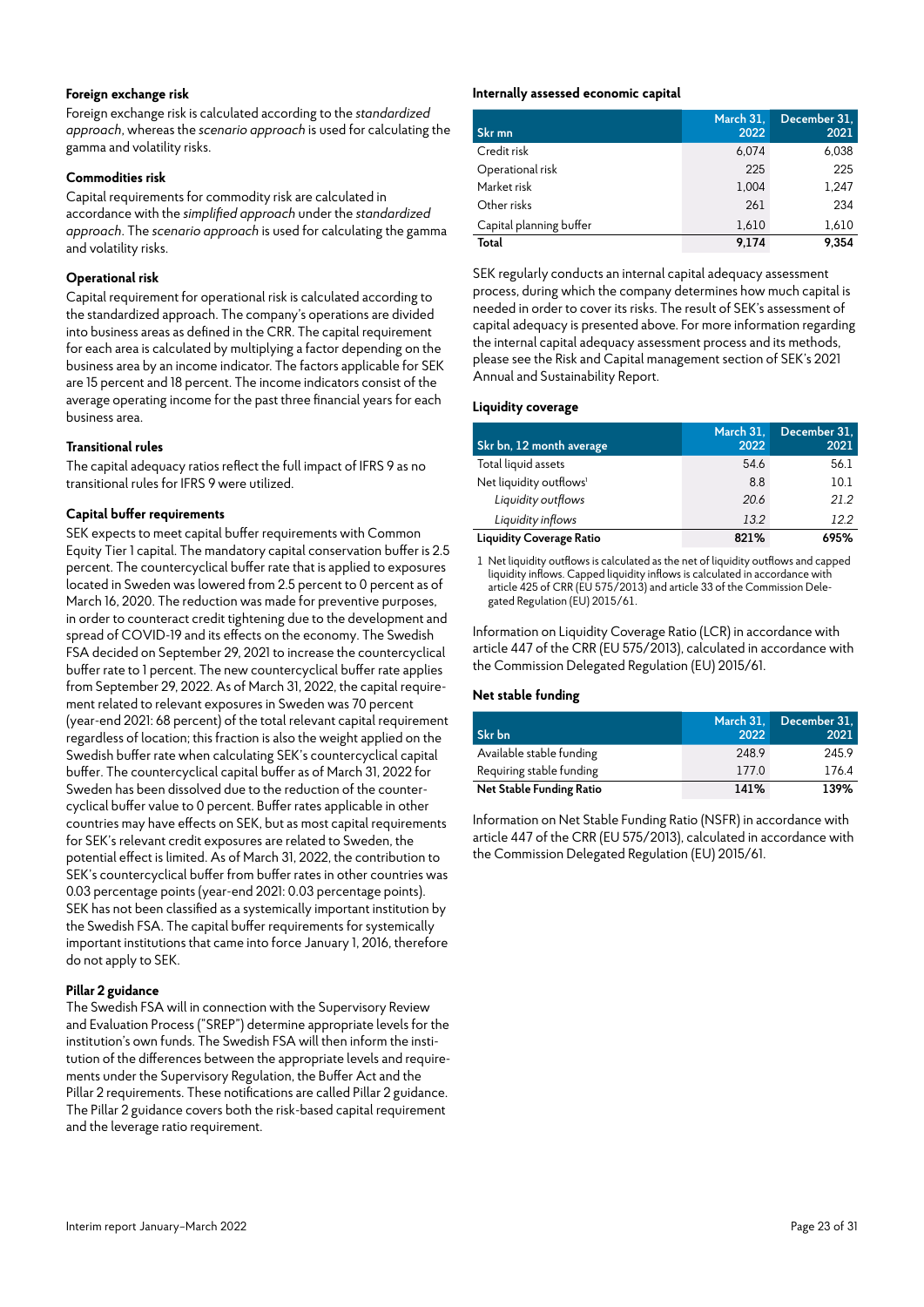### **Note 10. Exposures**

Net exposures are reported after taking into consideration effects of guarantees and credit default swaps. Amounts are calculated in accordance with capital adequacy calculations, but before the application of credit conversion factors.

#### **Total net exposures by exposure class**

|                                     | Credits & interest-bearing<br><b>securities</b> |       |                   |       | Committed undisbursed loans,<br>derivatives, etc. |       |                   | <b>Total</b>             |                |       |                   |               |
|-------------------------------------|-------------------------------------------------|-------|-------------------|-------|---------------------------------------------------|-------|-------------------|--------------------------|----------------|-------|-------------------|---------------|
|                                     | March 31, 2022                                  |       | December 31, 2021 |       | March 31, 2022                                    |       | December 31, 2021 |                          | March 31, 2022 |       | December 31, 2021 |               |
| Skr bn                              | <b>Amount</b>                                   | $\%$  | Amount            | %     | <b>Amount</b>                                     | $\%$  | Amount            | %                        | <b>Amount</b>  | $\%$  | Amount            | $\frac{9}{6}$ |
| Central<br>governments              | 148.9                                           | 47.1  | 136.1             | 44.4  | 49.5                                              | 72.3  | 49.4              | 74.8                     | 198.4          | 51.6  | 185.5             | 49.8          |
| Regional<br>governments             | 15.6                                            | 5.0   | 14.3              | 4.7   | 1.0                                               | 1.5   | 1.0               | 1.5                      | 16.6           | 4.3   | 15.3              | 4.1           |
| Multilateral devel-<br>opment banks | 1.2                                             | 0.4   | 3.0               | 1.0   |                                                   |       |                   |                          | 1.2            | 0.3   | 3.0               | 0.8           |
| <b>Public Sector</b><br>Entity      | 1.4                                             | 0.4   | 5.4               | 1.7   | $\overline{\phantom{a}}$                          |       |                   | $\overline{\phantom{a}}$ | 1.4            | 0.4   | 5.4               | 1.4           |
| Financial<br>institutions           | 35.6                                            | 11.3  | 34.9              | 11.4  | 7.7                                               | 11.2  | 6.3               | 9.5                      | 43.3           | 11.3  | 41.2              | 11.1          |
| Corporates                          | 113.2                                           | 35.8  | 112.7             | 36.8  | 10.3                                              | 15.0  | 9.4               | 14.2                     | 123.5          | 32.1  | 122.1             | 32.8          |
| Total                               | 315.9                                           | 100.0 | 306.4             | 100.0 | 68.5                                              | 100.0 | 66.1              | 100.0                    | 384.4          | 100.0 | 372.5             | 100.0         |

#### **Net exposure by region and exposure class, as of March 31, 2022**

| Skr bn                         | <b>Middle</b><br>East/<br>Africa | Asia excl.<br>Japan      | Japan | <b>North</b><br>America | Latin<br>America         | <b>Sweden</b>            | <b>West</b><br><b>European</b><br>countries<br>excl.<br>Sweden | Central-<br>and East<br>European<br>countries | <b>Total</b> |
|--------------------------------|----------------------------------|--------------------------|-------|-------------------------|--------------------------|--------------------------|----------------------------------------------------------------|-----------------------------------------------|--------------|
| Central governments            | $\sim$                           | 0.4                      | 1.9   | 1.2                     | $\sim$                   | 172.3                    | 20.1                                                           | 2.5                                           | 198.4        |
| Regional governments           | $\overline{\phantom{0}}$         | $\overline{\phantom{a}}$ |       |                         | $\overline{\phantom{a}}$ | 14.7                     | 1.9                                                            | $\sim$                                        | 16.6         |
| Multilateral development banks |                                  | $\overline{\phantom{0}}$ |       |                         |                          | $\overline{\phantom{a}}$ | 1.2                                                            | $\sim$                                        | 1.2          |
| <b>Public Sector Entity</b>    | $\overline{\phantom{a}}$         | $\overline{\phantom{0}}$ |       |                         |                          | $\sim$                   | 1.4                                                            | $\sim$                                        | 1.4          |
| Financial institutions         | 0.1                              | $\overline{\phantom{a}}$ | 0.3   | 1.8                     | $\overline{\phantom{a}}$ | 18.6                     | 22.4                                                           | 0.1                                           | 43.3         |
| Corporates                     | 0.4                              | 0.8                      | 3.1   | 6.0                     | 3.4                      | 85.7                     | 22.6                                                           | 1.5                                           | 123.5        |
| Total                          | 0.5                              | 1.2                      | 5.3   | 9.0                     | 3.4                      | 291.3                    | 69.6                                                           | 4.1                                           | 384.4        |

#### **Net exposure by region and exposure class, as of December 31, 2021**

| Skr bn                         | <b>Middle</b><br>East/<br>Africa | Asia excl.<br>Japan      | Japan | <b>North</b><br>America  | Latin<br>America         | Sweden | <b>West</b><br><b>European</b><br>countries<br>excl.<br><b>Sweden</b> | Central-<br>and East<br><b>European</b><br>countries | <b>Total</b> |
|--------------------------------|----------------------------------|--------------------------|-------|--------------------------|--------------------------|--------|-----------------------------------------------------------------------|------------------------------------------------------|--------------|
| Central governments            | $\overline{\phantom{a}}$         | 0.4                      | 2.0   | 2.0                      | $\overline{\phantom{a}}$ | 161.5  | 17.0                                                                  | 2.6                                                  | 185.5        |
| Regional governments           | $\overline{\phantom{0}}$         | $\overline{\phantom{a}}$ |       |                          | $\overline{\phantom{a}}$ | 15.3   | 0.0                                                                   | $\sim$                                               | 15.3         |
| Multilateral development banks |                                  | $\overline{\phantom{a}}$ |       |                          |                          |        | 3.0                                                                   | $\overline{\phantom{a}}$                             | 3.0          |
| <b>Public Sector Entity</b>    | $\overline{\phantom{0}}$         | $\overline{\phantom{a}}$ |       | $\overline{\phantom{a}}$ | $\overline{\phantom{0}}$ | ۰      | 5.4                                                                   | $\overline{\phantom{a}}$                             | 5.4          |
| Financial institutions         | 0.0                              | $\blacksquare$           | 2.4   | 4.9                      | $\overline{\phantom{a}}$ | 15.1   | 18.6                                                                  | 0.2                                                  | 41.2         |
| Corporates                     | 1.4                              | 1.2                      | 3.3   | 5.7                      | 3.3                      | 82.7   | 23.1                                                                  | 1.4                                                  | 122.1        |
| Total                          | 1.4                              | 1.6                      | 7.7   | 12.6                     | 3.3                      | 274.6  | 67.1                                                                  | 4.2                                                  | 372.5        |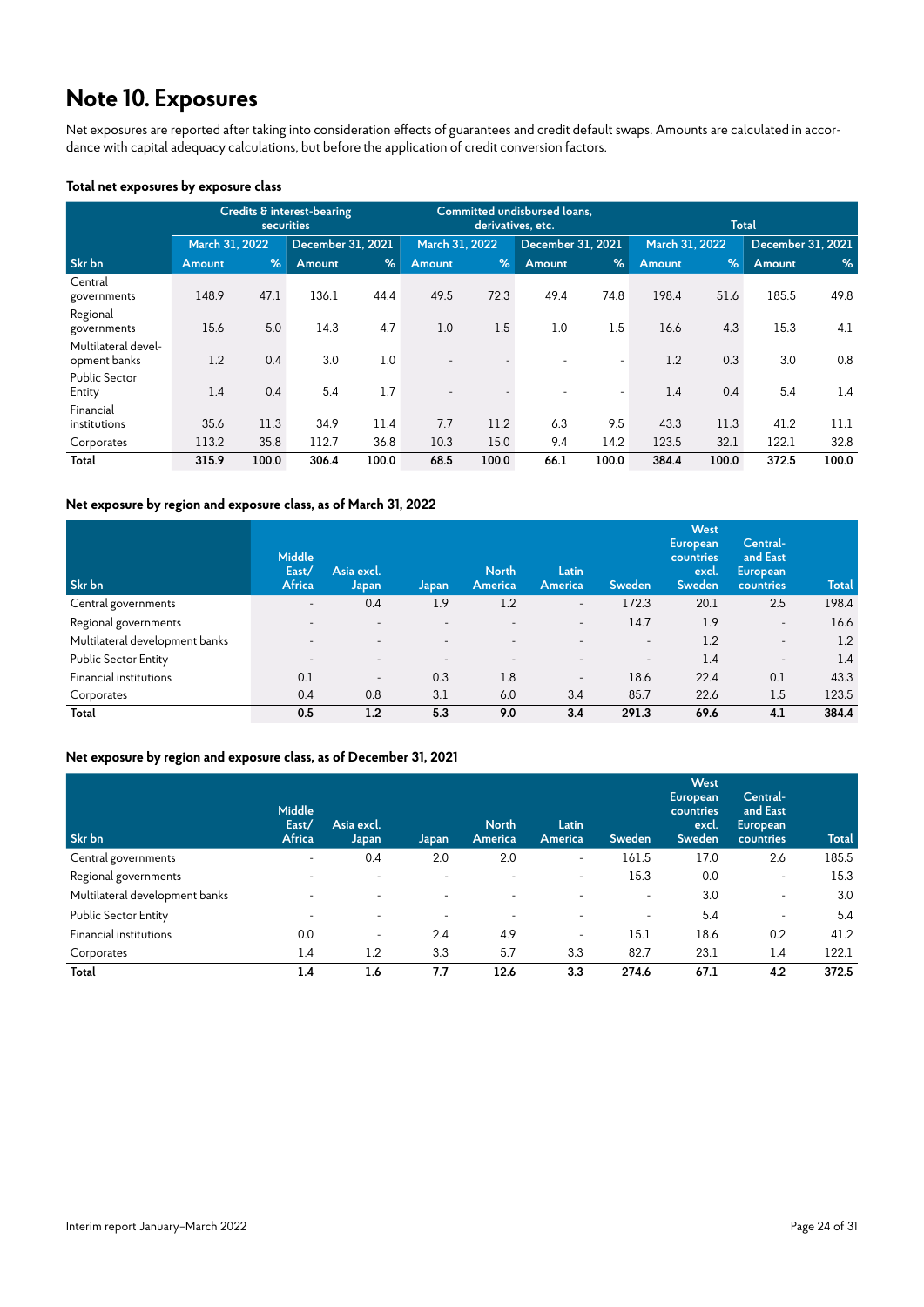#### **Net exposure to European countries, excluding Sweden**

| Skr bn          | March 31,<br>2022 | December 31,<br>2021 |
|-----------------|-------------------|----------------------|
| Germany         | 11.8              | 10.3                 |
| Finland         | 8.6               | 8.2                  |
| Austria         | 8.1               | 6.0                  |
| France          | 7.3               | 7.8                  |
| United Kingdom  | 7.2               | 7.0                  |
| Denmark         | 6.8               | 5.4                  |
| The Netherlands | 5.9               | 4.0                  |
| Norway          | 5.1               | 6.8                  |
| Poland          | 2.7               | 2.8                  |
| Spain           | 2.5               | 2.3                  |
| Belgium         | 1.9               | 2.9                  |
| Luxembourg      | 1.8               | 4.3                  |
| Portugal        | 1.1               | 1.0                  |
| Ireland         | 0.7               | 0.6                  |
| Switzerland     | 0.6               | 0.4                  |
| Serbia          | 0.4               | 0.4                  |
| Lithuania       | 0.3               | 0.3                  |
| Czech Republic  | 0.3               | 0.2                  |
| Italy           | 0.2               | 0.1                  |
| Slovakia        | 0.1               | 0.1                  |
| Latvia          | 0.1               | 0.1                  |
| Estonia         | 0.1               | 0.1                  |
| Iceland         | 0.1               | 0.1                  |
| Total           | 73.7              | 71.2                 |

### **Note 11. Reference interest rate reform**

Since the 2010s, there has been an ongoing reform to replace or amend benchmark interest rates such as LIBOR and other interbank offered rates ("IBOR"). SEK's exposure that is directly affected by the reference interest rate reform is primarily its lending contracts with floating interest rates, its lending and borrowing contracts at fixed interest rates that are hedged to floating interest rates as well as swaps to floating interest rates. The main floating interest rate exposures relate to USD LIBOR, STIBOR and EURIBOR. LIBOR is the group of benchmark interest rates that currently has a timed settlement plan. GBP LIBOR, CHF LIBOR, EUR LIBOR, JPY LIBOR and USD LIBOR 1W and USD LIBOR 2M ceased on December 31, 2021. For USD LIBOR, the rest of the maturities will expire after June 30, 2023. Outstanding exposures with a reference interest rate of USD LIBOR and a maturity after June 2023 will be converted during the period up to June 30, 2023. Change of reference interest rate during the reform will be carried out with the intention that the change shall be financially neutral for each party. SEK has lending contracts and derivative contracts maturing after June 30, 2023 in USD LIBOR with a nominal amount of USD 1,738 million and USD 18,036 million, respectively. SEK has adhered to the 2020 ISDA Fallback Protocol, which sets a market standard for handling between counterparties the conversion of derivatives to a new reference interest rate during the reference interest rate reform. For lending contracts, conversion is handled by agreement. SEK has applied the relief under IFRS 9 Reform for new reference rates.

### **Note 12. Transactions with related parties**

Transactions with related parties are described in Note 27 to the annual financial statements in SEK's 2021 Annual and Sustainability Report. During the first quarter, SEK repaid the drawdown of Skr 10 billion that was made from the credit facility with the Swedish National Debt Office during the first quarter of 2020. Beyond that, no material changes have taken place in relation to transactions with related parties compared to the description in SEK's 2021 Annual and Sustainability Report.

### **Note 13. Events after the reporting period**

No events with significant impact on the information in this report have occurred after the end of the reporting period.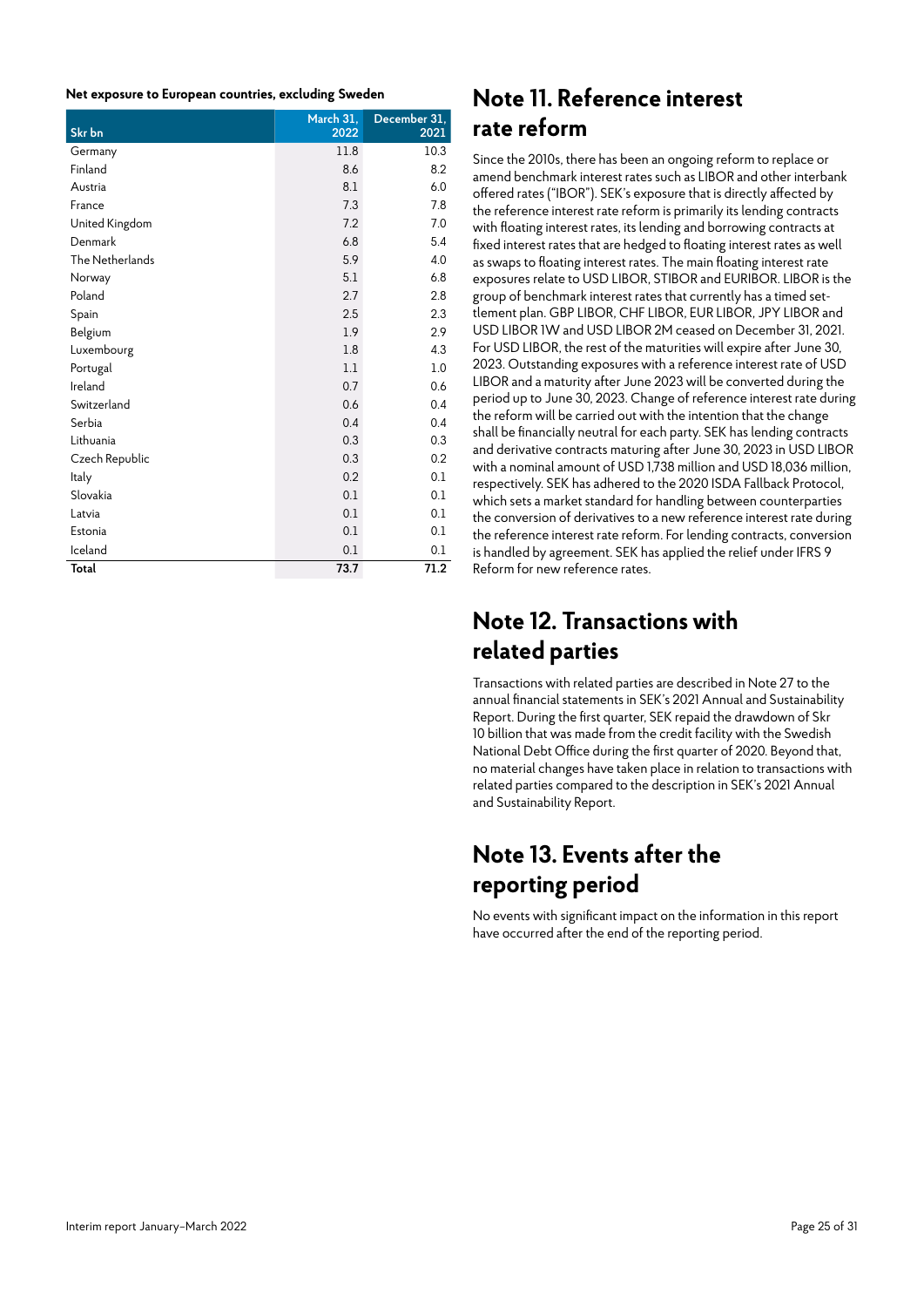## **Condensed Parent Company Income Statement**

|                                                     | Jan-Mar | Oct-Dec  | Jan-Mar | Jan-Dec |
|-----------------------------------------------------|---------|----------|---------|---------|
| Skr mn                                              | 2022    | 2021     | 2021    | 2021    |
| Interest income                                     | 685     | 703      | 660     | 2,719   |
| Interest expenses                                   | $-200$  | $-221$   | $-175$  | $-812$  |
| Net interest income                                 | 485     | 482      | 485     | 1,907   |
|                                                     |         |          |         |         |
| Net fee and commission expense                      | $-7$    | -6       | $-10$   | $-29$   |
| Net results of financial transactions               | $-100$  | 48       | $-35$   | 32      |
| Other operating income                              |         | $\Omega$ |         | 0       |
| Total operating income                              | 378     | 524      | 440     | 1,910   |
|                                                     |         |          |         |         |
| Personnel expenses                                  | $-96$   | $-95$    | $-89$   | $-360$  |
| Other administrative expenses                       | $-56$   | $-66$    | $-55$   | $-231$  |
| Depreciation and impairment of non-financial assets | $-14$   | $-46$    | $-11$   | $-80$   |
| <b>Total operating expenses</b>                     | $-166$  | $-207$   | $-155$  | $-671$  |
|                                                     |         |          |         |         |
| Operating profit before credit losses               | 212     | 317      | 285     | 1,239   |
|                                                     |         |          |         |         |
| Net credit losses                                   | 2       | $-9$     | $-12$   | 41      |
| Operating profit                                    | 214     | 308      | 273     | 1,280   |
|                                                     |         |          |         |         |
| Tax expenses                                        | $-45$   | $-66$    | $-56$   | -266    |
| Net profit                                          | 169     | 242      | 217     | 1,014   |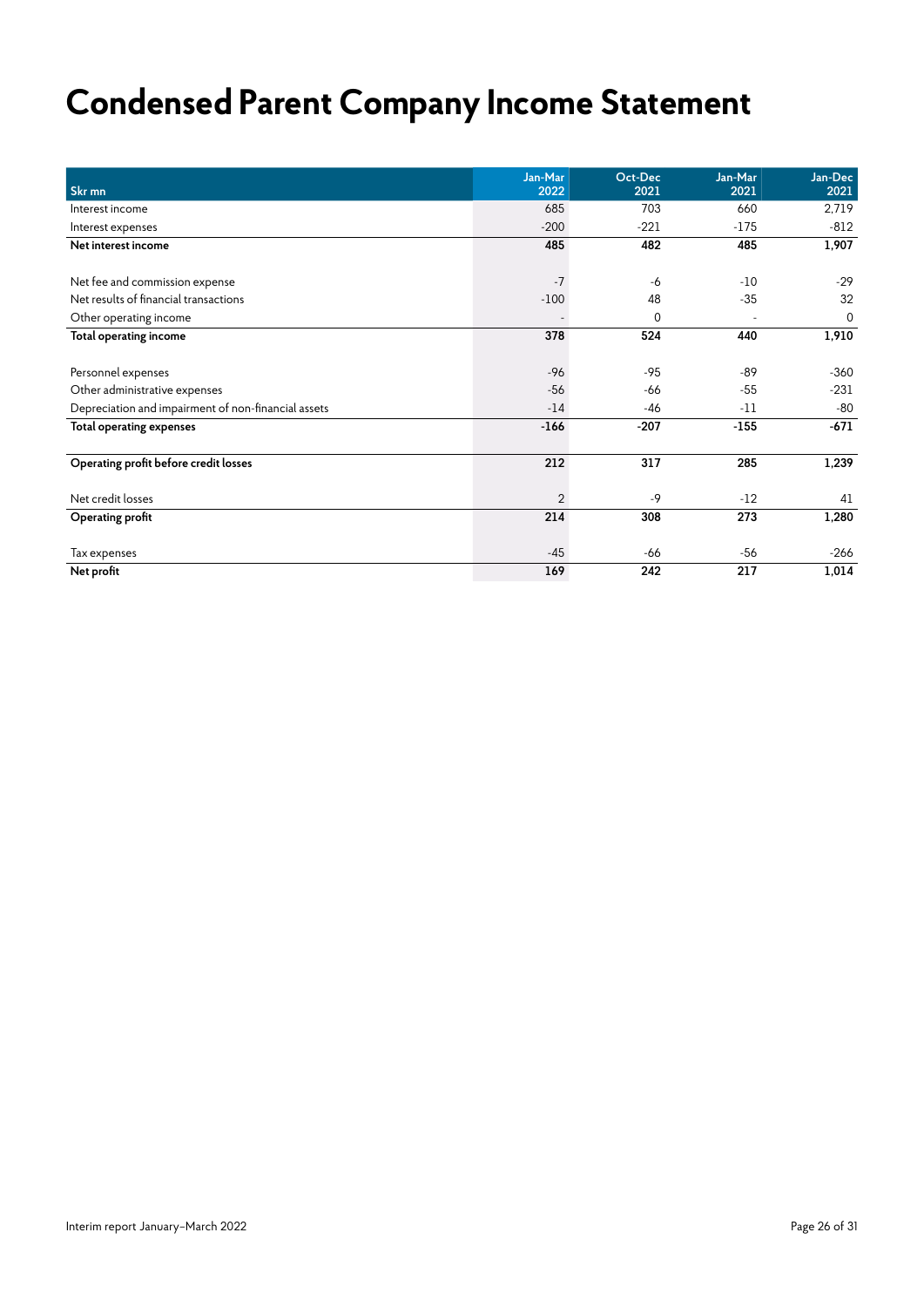## **Parent Company Balance Sheet**

| Skr mn                                           | March 31.<br>2022 | December 31,<br>2021 |
|--------------------------------------------------|-------------------|----------------------|
| <b>Assets</b>                                    |                   |                      |
| Cash and cash equivalents                        | 7,475             | 11,128               |
| Treasuries/government bonds                      | 10,706            | 10,872               |
| Other interest-bearing securities except loans   | 48,684            | 45,881               |
| Loans in the form of interest-bearing securities | 44,755            | 46,578               |
| Loans to credit institutions                     | 17,898            | 20,775               |
| Loans to the public                              | 192,038           | 180,288              |
| Derivatives                                      | 7.463             | 8,419                |
| Shares in subsidiaries                           | $\Omega$          | $\mathbf 0$          |
| Tangible and intangible assets                   | 340               | 331                  |
| Deferred tax asset                               | $\mathbf{1}$      | 1                    |
| Other assets                                     | 1,165             | 7,452                |
| Prepaid expenses and accrued revenues            | 2,225             | 1,913                |
| <b>Total assets</b>                              | 332,750           | 333,638              |
|                                                  |                   |                      |
| Liabilities and equity                           |                   |                      |
| Borrowing from credit institutions               | 2,683             | 5.230                |
| Borrowing from the public                        |                   | 10,000               |
| Debt securities issued                           | 293,070           | 279,770              |
| Derivatives                                      | 12,237            | 14,729               |
| Other liabilities                                | 2,045             | 1,167                |
| Accrued expenses and prepaid revenues            | 2,095             | 1,875                |
| Provisions                                       | 20                | 21                   |
| <b>Total liabilities</b>                         | 312,150           | 312,792              |
| Non-distributable capital                        |                   |                      |
| Share capital                                    | 3.990             | 3,990                |
| Legal reserve                                    | 198               | 198                  |
| Fund for internally developed software           | 137               | 126                  |
| Distributable capital                            |                   |                      |
| Retained earnings                                | 16,106            | 15,518               |
| Net profit for the year                          | 169               | 1,014                |
| Total equity                                     | 20,600            | 20,846               |
| Total liabilities and equity                     | 332,750           | 333,638              |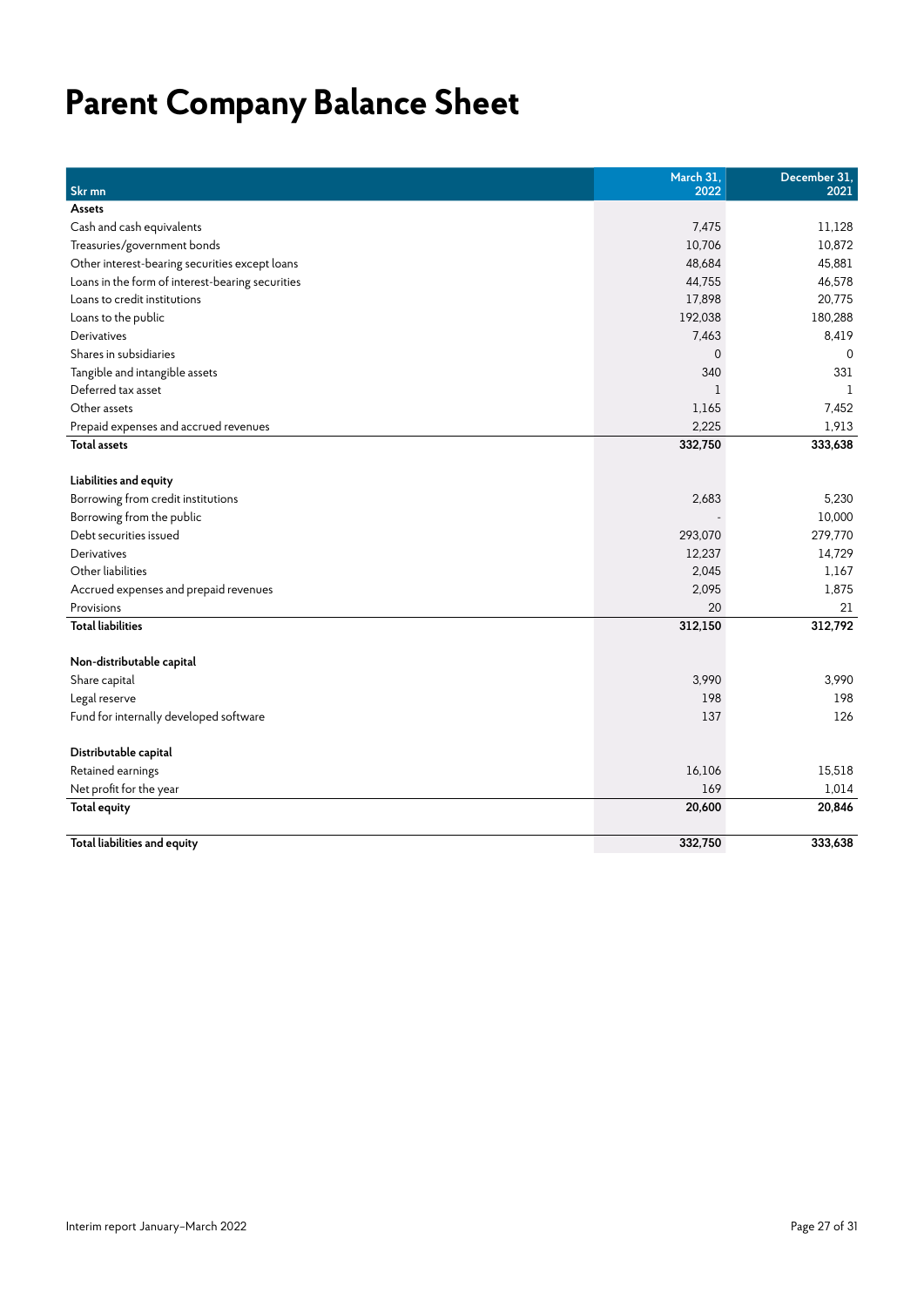The Board of Directors and the Chief Executive Officer confirm that this interim report provides a fair overview of both the Parent Company and the Consolidated Group's operations and their respective financial position and results, and describes material risks and uncertainties facing the Parent Company and the Consolidated Group.

Stockholm, April 26, 2022

#### AB SVENSK EXPORTKREDIT

#### SWEDISH EXPORT CREDIT CORPORATION

Lennart Jacobsen Håkan Berg *Chairman of the Board Director of the Board*

*Director of the Board Director of the Board Director of the Board*

Anna Brandt **Reinhold Geijer** Hanna Lagercrantz

*Director of the Board Director of the Board Director of the Board*

Katarina Ljungqvist Eva Nilsagård Paula da Silva

Magnus Montan *Chief Executive Officer*

SEK has established the following expected dates for the publication of financial information and other related matters:

July 15, 2022 Interim report for the period January 1, 2022 – June 30, 2022 October 28, 2022 Interim report for the period January 1, 2022 – September 30, 2022 February 2, 2023 Year-end report for the period January 1, 2022 – December 31, 2022

The report contains information that SEK will disclose pursuant to the Securities Markets Act and/or the Financial Instruments Trading Act. The information was submitted for publication on April 26, 2022, 17:00 (CEST).

Additional information about SEK, including investor presentations and SEK's 2021 Annual and Sustainability Report, is available at www.sek.se. Information available on or accessible through SEK's website is not incorporated herein by reference.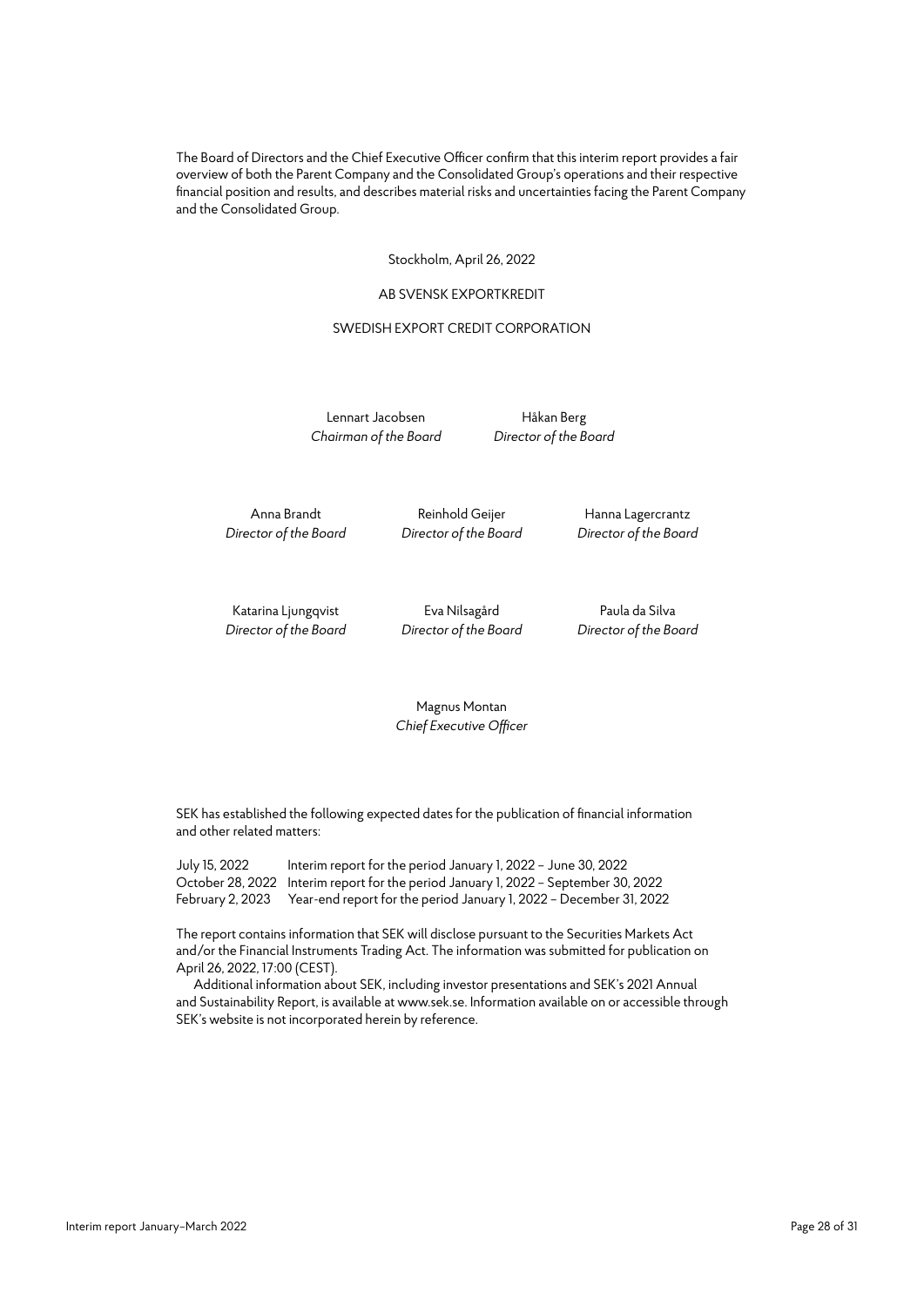## **Report of Review of Interim Financial Information**

To the Board of Directors of AB Swedish Export Credit Corporation (publ.) Corp Id No 556084-0315

#### **Report of Review of Interim Financial Information**

#### **Introduction**

We have reviewed the condensed interim financial information (interim report) of AB Svensk Exportkredit (publ) as of March 31, 2022, and the three-month period then ended. The board of directors and the CEO are responsible for the preparation and presentation of the interim financial information in accordance with IAS 34 and the Annual Accounts Act for Credit Institutions and Securities Companies. Our responsibility is to express a conclusion on this interim report based on our review.

#### **Scope of Review**

We conducted our review in accordance with the International Standard on Review Engagements ISRE 2410, Review of Interim Report Performed by the Independent Auditor of the Entity. A review consists of making inquiries, primarily of persons responsible for financial and accounting matters, and applying analytical and other review

procedures. A review is substantially less in scope than an audit conducted in accordance with International Standards on Auditing, ISA, and other generally accepted auditing standards in Sweden. The procedures performed in a review do not enable us to obtain assurance that we would become aware of all significant matters that might be identified in an audit. Accordingly, we do not express an audit opinion.

#### **Conclusion**

Based on our review, nothing has come to our attention that causes us to believe that the interim report is not prepared, in all material respects, in accordance with IAS 34 and the Annual Accounts Act for Credit Institutions and Securities Companies, regarding the Group, and with the Annual Accounts Act for Credit Institutions and Securities Companies, regarding the Parent Company.

Stockholm, April 26, 2022 Öhrlings PricewaterhouseCoopers AB

Anneli Granqvist **Peter Sott** *Authorized Public Accountant Authorized Public Accountant Auditor in Charge*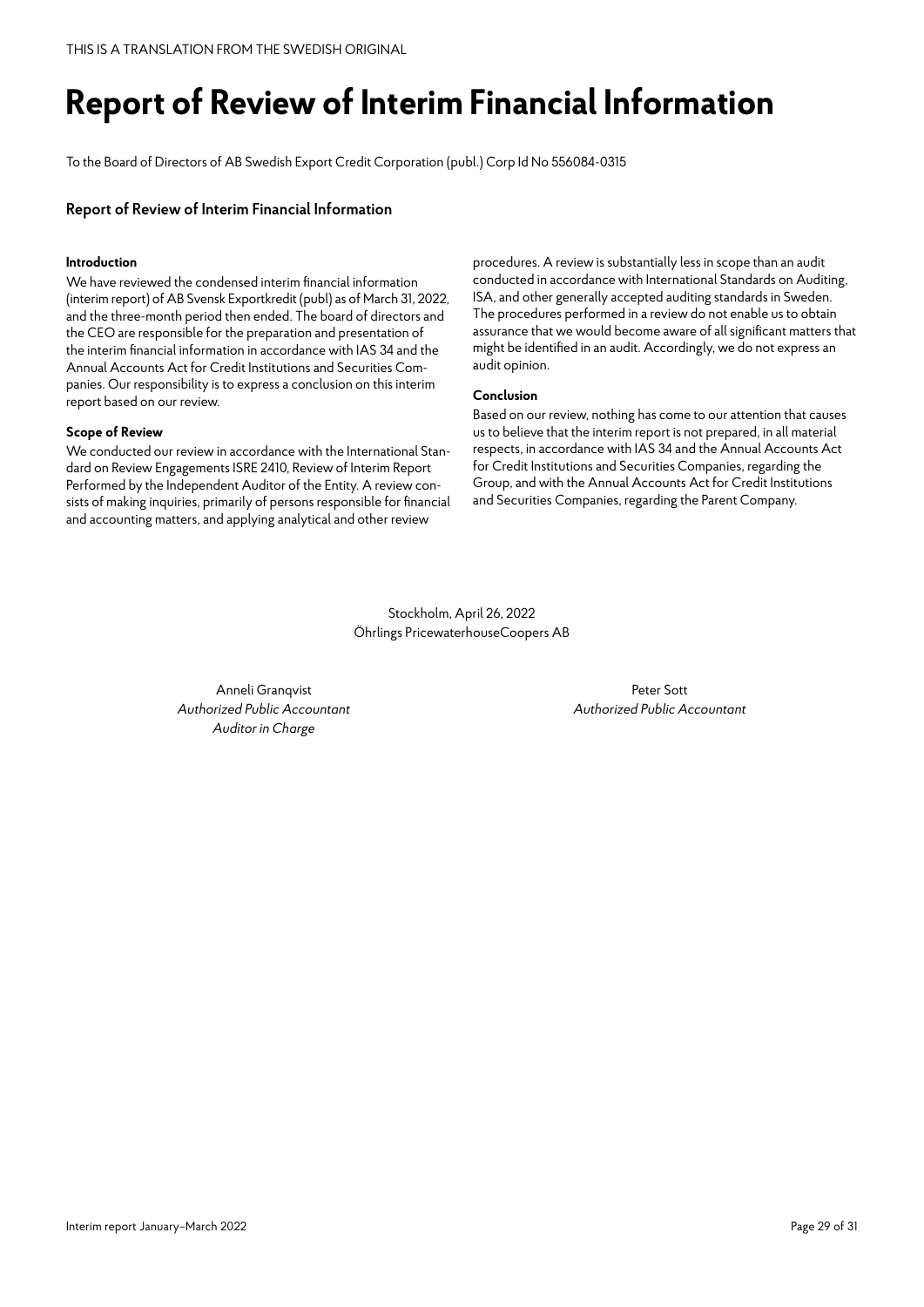# SEK

## **Definitions**

#### *Alternative performance measures (see \*)*

*Alternative performance measures (APMs) are key performance indicators that are not defined under IFRS or in the Capital Requirements Directive IV (CRD IV) or in regulation (EU) No. 575/2013 on prudential requirements for credit institutions and investment firms (CRR). SEK has presented these, either because they are in common use within the industry or because they comply with SEK's assignment from the Swedish government. The APMs are used internally to monitor and manage operations, and are not considered to be directly comparable with similar key performance indicators presented by other companies. For additional information regarding the APMs, refer to www.sek.se.*

#### **\*After-tax return on equity**

Net profit, expressed as a percentage per annum of the current year's average equity (calculated using the opening and closing balances for the report period).

#### **\*Average interest-bearing assets**

This item includes cash and cash equivalents, treasuries/government bonds, other interestbearing securities except loans, loans in the form of interest-bearing securities, loans to credit institutions and loans to the public, and is calculated using the opening and closing balances for the reporting period.

#### **\*Average interest-bearing liabilities**

This item includes borrowing from credit institutions, borrowing from the public and debt securities issued and is calculated using the opening and closing balances for the reporting period.

#### **Basic and diluted earnings per share (Skr)**

Net profit divided by the average number of shares, which amounted to 3,990,000 for each period.

#### **\*CIRR loans as percentage of new lending**

The proportion of officially supported export credits (CIRR) of new lending.

#### **CIRR-system**

The CIRR-system comprises of the system of officially supported export credits (CIRR).

#### **Common Equity Tier 1 capital ratio**

The capital ratio is the quotient of total common equity tier 1 capital and the total risk exposure amount.

#### **Green bond**

A green bond is a bond where the capital is earmarked for various forms of environmental projects.

#### **Green lending and green loans**

SEK's green lending comprises green loans that promote the transition to a low-carbon economy. The classification is performed by sustainability analysts at SEK. The effects that the loan will give rise to, such as reduced emissions of greenhouse gases, are monitored and reported. The term green project is assigned the same meaning as the term green loan. Green loans are categorized under SEK's framework for green bonds and green loans finance products or services that lead to significant and demonstrable progress toward the goal of sustainable development.

#### **Leverage ratio**

Tier 1 capital expressed as a percentage of the exposure measured under CRR (refer to Note 9).

#### **Liquidity coverage ratio (LCR)**

The liquidity coverage ratio is a liquidity metric that shows SEK's highly liquid assets in relation to the company's net cash outflows for the next 30 calendar days. An LCR of 100 percent means that the company's liquidity reserve is of sufficient size to enable the company to manage stressed liquidity outflows over a period of 30 days. Unlike the Swedish FSA's rules, the EU rules take into account the outflows that correspond to the need to pledge collateral for derivatives that would arise as a result of the effects of a negative market scenario.

#### **Loans**

Lending pertains to all credit facilities provided in the form of interest-bearing securities, and credit facilities granted by traditional documentation. SEK considers these amounts to be useful measurements of SEK's lending volumes. Accordingly, comments on lending volumes in this report pertain to amounts based on this definition.

#### **\* Loans, outstanding and undisbursed**

The total of loans in the form of interest-bearing securities, loans to credit institutions, loans to the public and loans, outstanding and undisbursed. Deduction is made for cash collateral under the security agreements for derivative contracts and deposits with time to maturity exceeding three months (see the Statement of Financial Position and Note 8).

#### **Net stable funding ratio (NSFR)**

This ratio measures stable funding in relation to the company's illiquid assets over a one-year, stressed scenario in accordance with CRRII.

#### **\*New lending**

New lending includes all new committed loans, irrespective of tenor. Not all new lending is reported in the Consolidated Statement of Financial Position and the Consolidated Statement of Cash Flows since certain portions comprise committed undisbursed loans (see Note 8). The amounts reported for committed undisbursed loans may change when presented in the Consolidated Statement of Financial Position due to changes in exchange rates, for example.

#### **\*New long-term borrowings**

New borrowings with maturities exceeding one year, for which the amounts are based on the trade date.

#### **\*Outstanding senior debt**

The total of borrowing from credit institutions, borrowing from the public and debt securities issued.

#### **Own credit risk**

Net fair value change due to credit risk on financial liabilities designated as at fair value through profit or loss.

#### **Repurchase and redemption of own debt**

The amounts are based on the trade date.

#### **Social loans**

Social loans are offered to exporters and suppliers for projects, often in developing countries, whose aim is to improve social conditions.

#### **Sustainability-linked loans**

Sustainability-linked loans concern working capital connected to the borrower's sustainability targets, for example, energy-efficiency enhancements, reduced transportation or reduced number of accidents. If the borrower reaches their targets, they are rewarded with a lower interest rate.

#### **Swedish exporters**

SEK's clients that directly or indirectly promote Swedish export.

#### **Tier 1 capital ratio**

The capital ratio is the quotient of total tier 1 capital and the total risk exposure amount.

#### **Total capital ratio**

The capital ratio is the quotient of total Own funds and the total risk exposure amount.

Unless otherwise stated, amounts in this report are in millions (mn) of Swedish kronor (Skr), abbreviated "Skr mn" and relate to the group consisting of the Parent Company and its consolidated subsidiary (together, the "Group" or the "Consolidated Group"). AB Svensk Exportkredit (SEK), is a Swedish corporation with the identity number 556084-0315, and with its registered office in Stockholm, Sweden. SEK is a public limited liability company as defined in the Swedish Companies Act. In some instances, under Swedish law, a public company is obliged to add "(publ.)" to its company name.